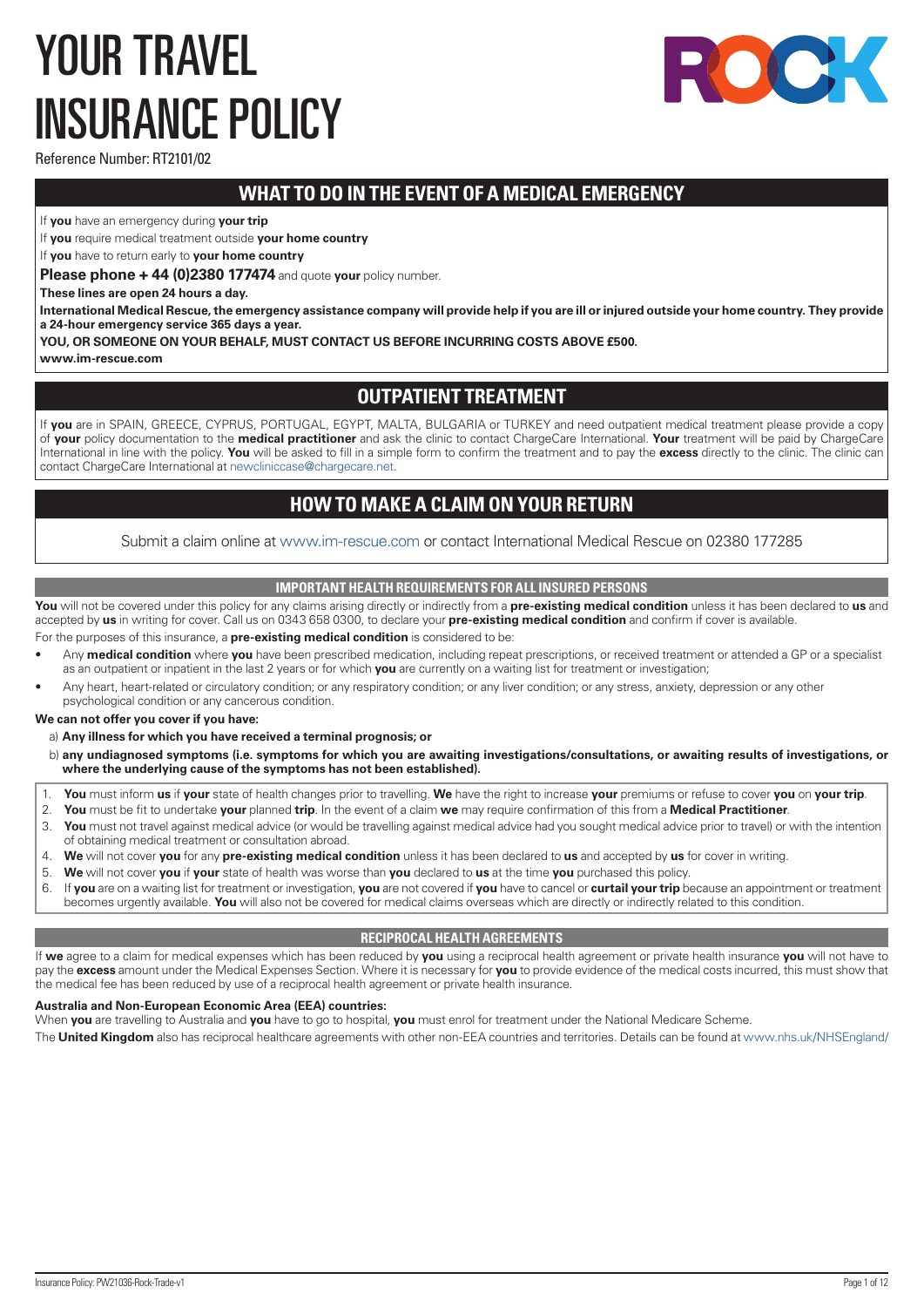| <b>CONTENTS</b>                                                                                                                                                                                                                                                                                                                         |                 |                                                                                                                  |      |  |  |
|-----------------------------------------------------------------------------------------------------------------------------------------------------------------------------------------------------------------------------------------------------------------------------------------------------------------------------------------|-----------------|------------------------------------------------------------------------------------------------------------------|------|--|--|
| <b>Section</b>                                                                                                                                                                                                                                                                                                                          | Page            | <b>Section</b>                                                                                                   | Page |  |  |
| What to do in the Event of a Medical Emergency                                                                                                                                                                                                                                                                                          |                 |                                                                                                                  |      |  |  |
| Outpatient Treatment.                                                                                                                                                                                                                                                                                                                   |                 | Hospital Benefit                                                                                                 |      |  |  |
| How to Make a Claim On Your return example and the state of the Make a Claim On Your return and the state of the Make 1                                                                                                                                                                                                                 |                 | Personal Possessions and Baggage                                                                                 |      |  |  |
| Important Health Requirements For All Insured Persons<br>$\sim$ 100 $\sim$ 100 $\sim$ 100 $\sim$ 100 $\sim$ 100 $\sim$ 100 $\sim$ 100 $\sim$ 100 $\sim$ 100 $\sim$ 100 $\sim$ 100 $\sim$ 100 $\sim$ 100 $\sim$ 100 $\sim$ 100 $\sim$ 100 $\sim$ 100 $\sim$ 100 $\sim$ 100 $\sim$ 100 $\sim$ 100 $\sim$ 100 $\sim$ 100 $\sim$ 100 $\sim$ |                 |                                                                                                                  |      |  |  |
|                                                                                                                                                                                                                                                                                                                                         |                 | Loss of Passport                                                                                                 |      |  |  |
| Summary Of Cover 2014 19:00 12:00 12:00 12:00 12:00 12:00 12:00 12:00 12:00 12:00 12:00 12:00 12:00 12:00 12:00 12:00 12:00 12:00 12:00 12:00 12:00 12:00 12:00 12:00 12:00 12:00 12:00 12:00 12:00 12:00 12:00 12:00 12:00 12                                                                                                          |                 | Travel Delay And Abandonment                                                                                     |      |  |  |
| Rock Insurance <b>Executive Constructs</b>                                                                                                                                                                                                                                                                                              |                 |                                                                                                                  |      |  |  |
| The Insurers                                                                                                                                                                                                                                                                                                                            |                 | Personal Accident                                                                                                |      |  |  |
| Important Information                                                                                                                                                                                                                                                                                                                   |                 |                                                                                                                  |      |  |  |
| Eligibility Criteria                                                                                                                                                                                                                                                                                                                    |                 | Legal Expenses                                                                                                   |      |  |  |
| Non-Travelling Relatives                                                                                                                                                                                                                                                                                                                |                 | Optional Additional Cover Contract Cover Cover Cover Cover Cover Cover Cover Cover Cover Cover Cover Cover Cover |      |  |  |
| Trip Duration Limits                                                                                                                                                                                                                                                                                                                    |                 | Optional Excess Waiver                                                                                           |      |  |  |
|                                                                                                                                                                                                                                                                                                                                         |                 |                                                                                                                  |      |  |  |
| Pregnancy & Childbirth                                                                                                                                                                                                                                                                                                                  |                 |                                                                                                                  |      |  |  |
| Cover                                                                                                                                                                                                                                                                                                                                   |                 | Optional Winter Sports Cover                                                                                     |      |  |  |
| Your Premium                                                                                                                                                                                                                                                                                                                            |                 |                                                                                                                  | 10   |  |  |
| Your Duty of Disclosure                                                                                                                                                                                                                                                                                                                 |                 | Skis, Ski Equipment & Ski Pass                                                                                   | 10   |  |  |
| Fraud.                                                                                                                                                                                                                                                                                                                                  |                 | Piste Closure                                                                                                    | .10  |  |  |
| Complaints.                                                                                                                                                                                                                                                                                                                             |                 | Avalanche Or Landslide                                                                                           | .10  |  |  |
| Financial Services Compensation Scheme                                                                                                                                                                                                                                                                                                  |                 | Ski Hire                                                                                                         | 10   |  |  |
| Privacy Notice                                                                                                                                                                                                                                                                                                                          | $\overline{4}$  |                                                                                                                  | 10   |  |  |
|                                                                                                                                                                                                                                                                                                                                         | $5\overline{2}$ | Optional Cruise Upgrade                                                                                          |      |  |  |
| Your Cover                                                                                                                                                                                                                                                                                                                              |                 | Optional Cruise Pack                                                                                             | -11  |  |  |
| <b>Travel Cover</b>                                                                                                                                                                                                                                                                                                                     |                 | General Conditions Applicable To All Sections                                                                    | 12   |  |  |
| Cancellation and Curtailment                                                                                                                                                                                                                                                                                                            |                 | General Exclusions Applicable To All Sections                                                                    | .12  |  |  |

# **SUMMARY OF COVER**

| <b>Standard Cover</b>                                        |                                                                     |                                          | <b>Premier Cover</b>                                                |                                          | <b>Premier Plus Cover</b>                                           |                                          |  |
|--------------------------------------------------------------|---------------------------------------------------------------------|------------------------------------------|---------------------------------------------------------------------|------------------------------------------|---------------------------------------------------------------------|------------------------------------------|--|
| <b>Cover</b><br>Per person unless otherwise shown.           | Limits up to                                                        | <b>Excess</b><br>per person<br>per claim | Limits up to                                                        | <b>Excess</b><br>per person<br>per claim | Limits up to                                                        | <b>Excess</b><br>per person<br>per claim |  |
| <b>Cancellation and Curtailment</b>                          | £1,000                                                              | £130                                     | £2,000                                                              | £110                                     | £5,000                                                              | £100                                     |  |
| Emergency Medical and Repatriation Expenses*                 | £3,000,000                                                          | £130                                     | £5,000,000                                                          | £110                                     | £10,000,000                                                         | £100                                     |  |
| <b>Emergency Dental Treatment</b>                            | £250                                                                | £130                                     | £250                                                                | £110                                     | £500                                                                | £100                                     |  |
| <b>Hospital Benefit</b>                                      | £25 per complete 24 hours of<br>impatient treatment<br>(up to £500) | Nil                                      | £25 per complete 24 hours of<br>impatient treatment<br>(up to £500) | Nil                                      | £25 per complete 24 hours of<br>impatient treatment<br>(up to £500) | Nil                                      |  |
| Personal Possessions and Baggage                             | £750                                                                |                                          | £1,000                                                              |                                          | £2,000                                                              |                                          |  |
| • Single Item Limit                                          | £100                                                                | £130                                     | £150                                                                | £110                                     | £300                                                                | £100                                     |  |
| • Valuables Limit                                            | £100                                                                |                                          | £150                                                                |                                          | £300                                                                |                                          |  |
| • Delayed Baggage                                            | £50 for each full 12 hour delay<br>(Max £100)                       | Nil                                      | £75 for each full 12 hour delay<br>(Max£150)                        | Nil                                      | £75 for each full 12 hour delay<br>(Max £150)                       | Nil                                      |  |
| • Cash Limit                                                 | £100                                                                | £130                                     | £100                                                                | £110                                     | £200                                                                | £100                                     |  |
| Loss of Passport                                             | £150                                                                | £130                                     | £150                                                                | £110                                     | £250                                                                | £100                                     |  |
| Travel Delay - Benefit                                       | £10 for each full 12 hour delay<br>(Max £100)                       | Nil                                      | £20 for each full 12 hour delay<br>(Max £200)                       | Nil                                      | £20 for each full 12 hour delay<br>(Max £200)                       | Nil                                      |  |
| • Abandonment                                                | £1.000                                                              | £130                                     | £2,000                                                              | £110                                     | £5,000                                                              | £100                                     |  |
| <b>Missed Departure</b>                                      | £500                                                                | £130                                     | £750                                                                | £110                                     | £1,000                                                              | £100                                     |  |
| Personal Accident . Permanent Total Disablement **           | £10,000                                                             | Nil                                      | £10.000                                                             | Nil                                      | £25.000                                                             | Nil                                      |  |
| • Loss of $Limb(s)/Eye(s)$ <sup>**</sup>                     | £10,000                                                             | Nil                                      | £10,000                                                             | Nil                                      | £25,000                                                             | Nil                                      |  |
| • Death                                                      | £10,000                                                             | Nil                                      | £10,000                                                             | Nil                                      | £25,000                                                             | Nil                                      |  |
| • Death if the Insured Person<br>is aged under 16 or over 75 | £1,000                                                              | Nil                                      | £2,500                                                              | Nil                                      | £2,500                                                              |                                          |  |
| <b>Personal Liability</b>                                    | £1,000,000 per policy                                               | £200                                     | £2,000,000 per policy                                               | £200                                     | £2,000,000 per policy                                               | £200                                     |  |
| <b>Legal Expenses</b>                                        | £25,000 per policy                                                  | £130                                     | £25,000 per policy                                                  | £110                                     | £25,000 per policy                                                  | £100                                     |  |
| <b>Optional Winter Sports Cover</b>                          |                                                                     |                                          |                                                                     |                                          |                                                                     |                                          |  |
| Loss or damage to ski equipment (owned)                      | £500                                                                | £130                                     | £500                                                                | £110                                     | £1,000                                                              | £100                                     |  |
| • Single Item Limit                                          | £250                                                                | <b>NA</b>                                | £250                                                                | <b>NA</b>                                | £500                                                                | <b>NA</b>                                |  |
| Loss or damage to ski equipment (hired)                      | £250                                                                | £130                                     | £250                                                                | £110                                     | £300                                                                | £100                                     |  |
| Ski Hire                                                     | £20 per complete 24 hours<br>(Max £200)                             | Nil                                      | £20 per complete 24 hours<br>(Max £200)                             | Nil                                      | £20 per complete 24 hours<br>(Max £200)                             | Nil                                      |  |
| Ski Pack                                                     | £75 per complete 24 hours<br>(Max £300)                             | Nil                                      | £75 per complete 24 hours<br>(Max £300)                             | Nil                                      | £75 per complete 24 hours<br>(Max £300)                             | Nil                                      |  |
| Piste Closure                                                | £20 per complete 24 hours<br>(Max £200)                             | Nil                                      | £20 per complete 24 hours<br>(Max £200)                             | Nil                                      | £20 per complete 24 hours<br>(Max £200)                             | Nil                                      |  |
| Delay due to avalanche or landslide                          | £25 per complete 24 hours<br>(Max £250)                             | Nil                                      | £25 per complete 24 hours<br>(MaxE250)                              | Nil                                      | £25 per complete 24 hours<br>(Max £250)                             | Nil                                      |  |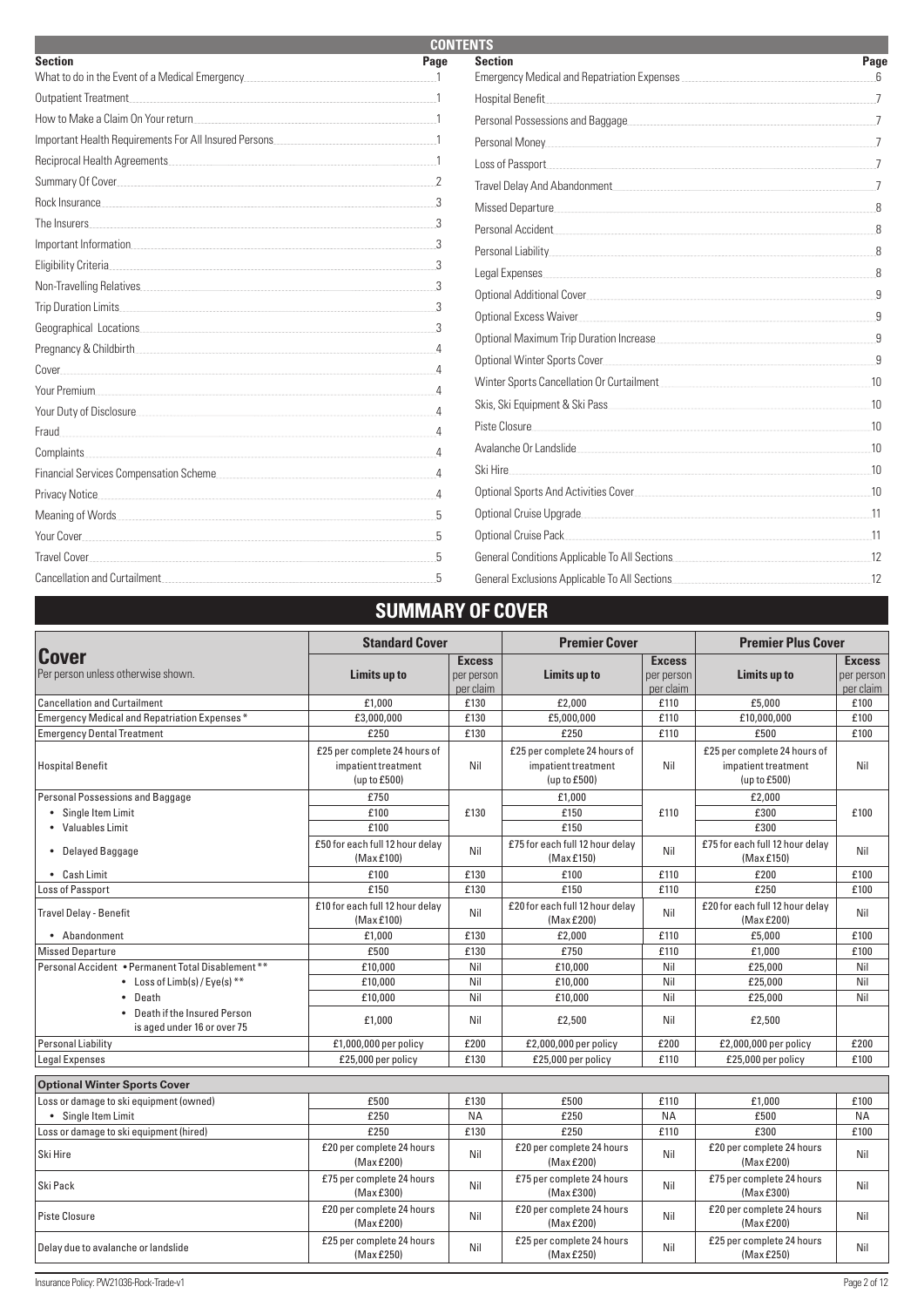<span id="page-2-0"></span>

|                                                    | <b>Standard Cover</b>                   |                                            | <b>Premier Cover</b>                   |                                          | <b>Premier Plus Cover</b>               |                                          |
|----------------------------------------------------|-----------------------------------------|--------------------------------------------|----------------------------------------|------------------------------------------|-----------------------------------------|------------------------------------------|
| <b>Cover</b><br>Per person unless otherwise shown. | Limits up to                            | <b>Excess</b><br>per person  <br>per claim | Limits up to                           | <b>Excess</b><br>per person<br>per claim | Limits up to                            | <b>Excess</b><br>per person<br>per claim |
| <b>Optional Cruise Pack</b>                        |                                         |                                            |                                        |                                          |                                         |                                          |
| Missed port departure                              | £2,000                                  | £130                                       | £2,000                                 | £110                                     | £2,000                                  | £100                                     |
| Cabin confinement                                  | £25 per complete 24 hours<br>(Max £500) | <b>Nil</b>                                 | £25 per complete 24 hours<br>(MaxE500) | <b>Nil</b>                               | £25 per complete 24 hours.<br>(MaxE500) | Nil.                                     |
| Cruise itinerary change                            | £100 per port (Max £300).               | Nil.                                       | £100 per port (Max £300)               | Nil.                                     | £100 per port (Max £300)                | Nil.                                     |
| Unused excursions                                  | £500                                    | £130                                       | £500                                   | £110                                     | £500                                    | £100                                     |

**\* Emergency Medical and Repatriation Expenses** - For travel to the United States of America **we** will only pay for necessary emergency medical treatment, surgical, hospital, ambulance and nursing fees and charges. This means costs that are incurred for approved, eligible medical services or supplies up to 150% of the published medical rates for the same or similar treatment as payable by US Medicare. **\*\*** Only applicable if over 16 or under 75.

Limits stated are on a per claim basis and are not cumulative across the period of insurance, unless otherwise stated.

# **ROCK INSURANCE**

This policy has been arranged by Rock Insurance which is a trading style of Rock Insurance Services Limited (ROCK). Rock Insurance Services Limited is authorised and regulated by the Financial Conduct Authority (FCA). ROCK's FCA registration number is 300317.

You can check the regulatory status of ROCK by visiting <http://www.fca.org.uk/register> or by telephoning 0800 111 6768. ROCK is the administrator of this policy and has brought together a number of different insurers to provide the following benefits.

#### **THE INSURERS**

The insurer details provided below can be checked on the Financial Services Register by visiting: [www.fca.org.uk](http://www.fca.org.uk) or contacting the Financial Conduct Authority on 0800 111 6768.

# **INSURER DETAILS**

This insurance is underwritten by Insurance Company `Euroins' AD authorised and regulated by the Bulgarian Financial Supervision Commission. Deemed authorised by the Prudential Regulation Authority. Subject to regulation by the Financial Conduct Authority and limited regulation by the Prudential Regulation Authority. Details of the Temporary Permissions Regime, which allows EEA-based firms to operate in the UK for a limited period while seeking full authorisation, are available on the Financial Conduct Authority's website.

# **IMPORTANT INFORMATION**

#### **ELIGIBILITY CRITERIA**

- This policy is only available to residents of the **United Kingdom**.
- Insurance cannot be purchased once **your trip** has commenced and must be purchased whilst in the **United Kingdom**.
- A family policy is for the main **insured person**, his/her spouse, Civil Partner or Common Law Partner, and up to four of their dependent children under 18 years of age (in full-time education and residing with them) or the main **insured person**, his/her spouse, Civil Partner or Common Law Partner and their grandchildren under 18 years of age (in full time education). For annual multi-trip policies, each insured adult can travel independently. All members of the family must live at the same address.
- A couple policy is for 2 adults in a relationship, living at the same address.
- Cover is only provided for **trips** in the **United Kingdom** if **you** have a minimum of two nights' pre-booked and pre-paid accommodation.
- **Your trip** must start and end in the **United Kingdom** and **you** must have a return ticket.
- If **you** are a **United Kingdom** resident living in Northern Ireland and **your** travel itinerary requires **you** to use Republic of Ireland departure/ arrival points, **your** cover will be as if you were still travelling from Northern Ireland.

**You** should note that the policy will **NOT** cover **you** if:

- **You** reside outside of the **United Kingdom**;
- **You** are over the age of 85 years old when **you** purchase a Single Trip policy;
- **You** are over the age of 79 when **you** purchase an Annual Multi-trip Policy;
- You require cover for a Cruise and have not paid the appropriate extra premium;
- **You** require Winter Sports cover but are over the age of 64, or **you** have not paid the appropriate extra premium;
- **You** are not registered with a General Practitioner in **your home country**.

# **NON-TRAVELLING RELATIVES**

This policy will NOT cover any claims under Cancellation or **Curtailment** arising directly or indirectly from any **medical condition** known to **you** prior to the start of **your period of insurance**, and before booking **your trip** affecting any **close relative**, **travel companion**, or person **you** are going to stay with on **your trip** if:

- a **terminal prognosis** had been received; or
- if they were on a waiting-list for, or had knowledge of the need for, surgery, inpatient treatment or investigation at any hospital; or if during the 90 days immediately prior to the start of the **period of insurance** they had:
- required surgery, inpatient treatment or hospital consultations; or
- required any form of treatment or prescribed medication.

# **TRIP DURATION LIMITS**

Single Trip Policies: 365 days if **you** are aged up to 65 years old. If **you** are 66 or over single **trips** are limited to 31 days.

Annual Multi-trip Policies: Any number of **trips** in the policy year but limited to 31 days per **trip** unless the relevant **trip** extension has been purchased and is detailed on **your certificate of insurance**.

The insurance is only valid if **you** have insured the whole duration of each individual **trip**, as shown on **your certificate of insurance**. The start and finish dates of the **trip** must fall within the 12 month period shown on **your certificate of insurance**. For holidays booked during the 12 month period and that start after the end of the 12 month period, **we** will provide cancellation cover until the policy ends. If **you** have to stay on **your trip** longer because of events which **you** have no control over **we** will extend the **period of insurance** by up to 30 days, at no extra cost. If the transport **you** are on is hijacked, **we** will automatically provide worldwide cover. The **period of insurance** will continue for up to 12 months without extra charge.

#### **GEOGRAPHICAL LOCATIONS**

# **Home Country**

# The **United Kingdom**.

#### **Europe**

Albania, Algeria, Andorra, Armenia, Austria, Azerbaijan, Azores, Balearics, Belarus, Belgium, Bosnia-Herzegovina, Bulgaria, Canary Islands, Corfu, Corsica, Crete, Croatia, Cyprus, Czech Republic, Denmark, Egypt, Eire (Republic of Ireland), Estonia, Faroe Islands, Finland, France, Georgia, Germany, Gibraltar, Greece, Guernsey, Holland (Netherlands), Hungary, Iceland, Isle of Man, Italy, Jersey, Kos (Greek Island), Kosovo, Latvia, Liechtenstein, Lithuania, Luxembourg, Macedonia, Madeira, Malta, Mediterranean Islands, Moldova, Monaco, Montenegro, Morocco, Northern Ireland, Norway, Poland, Portugal, Rhodes, Romania, Russia (West of the Ural Mountains), San Marino, Sardinia, Serbia, Slovakia, Slovenia, Spain, Sweden, Switzerland, Tunisia, Turkey, Ukraine, United Kingdom, Vatican City.

# **Worldwide, excluding USA, Canada, Caribbean and Mexico**

Anywhere in the world except the United States of America, Canada, the Caribbean and Mexico.

**Worldwide, including USA, Canada, Caribbean and Mexico** Anywhere in the world.

#### **Please note:**

No cover is provided for **trips** where **you** have travelled to a specific country or to an area where, prior to **your trip** commencing, the Foreign, Commonwealth and Development Office have advised against all (but essential) travel unless this advice relates solely to **coronavirus** and **you** have a Single **Trip** European policy.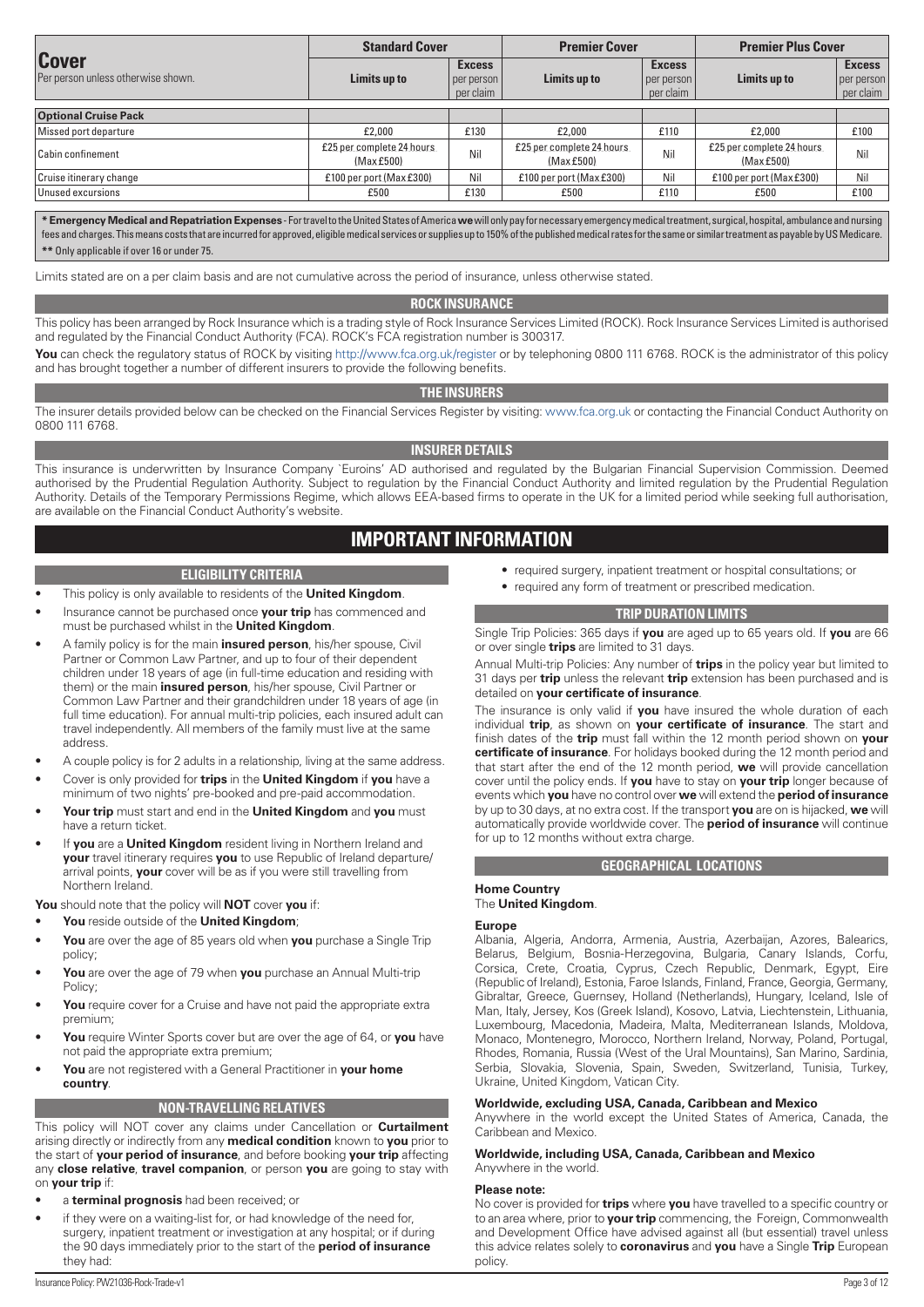# **PREGNANCY & CHILDBIRTH**

<span id="page-3-0"></span>Cover under this policy is provided for unforeseen events. In particular, cover is provided under Section 1 for unforeseen **bodily injury** or illness. Pregnancy and childbirth are not considered to be either an illness or injury. Cover is ONLY provided under Sections 1 3, 4 and 5 of this policy for claims arising from **complications of pregnancy and childbirth**. Please make sure **you** read the definition of **complications of pregnancy and childbirth** given under the Meaning of Words.

#### **COVER**

This wording provides full details of all **your** cover.

The policy covers all persons named on the **certificate of insurance** for whom the premium has been paid.

This policy wording contains all possible levels of cover on offer. Sections of cover that apply to **your** policy will depend on **your** choice of cover, upgrade options and the premium **you** have paid and will be shown on **your certificate of insurance**.

If **you** are in any doubt about any aspect of this policy wording please contact **us** using the telephone number on **your certificate of insurance** .

#### **YOUR PREMIUM**

ROCK collects and holds insurance premiums as an agent of the insurer. **We** do not charge a fee for arranging **your** policy. However, administrative fees may be applicable if **you** wish to receive **your** documents by post or **you** require an amendment to **your** policy at a later date.

# **YOUR DUTY OF DISCLOSURE**

When taking out this policy it is vital that **you** answer any questions honestly and accurately. **You** must not make any misrepresentation because inaccurate answers may result in a claim being declined.

# **CANCELLATION OF YOUR POLICY**

**We** hope **you** are happy with the cover this policy provides. However, **you** have the right to cancel this policy, should it not meet **your** needs, within 14 days from either the date of purchase or receipt of **your certificate of insurance**, whichever is later, and provided that **you** have not already travelled.

**You** can cancel **your** policy by contacting ROCK on 01293 855944 or by email at [admin@rockinsurance.com](mailto:admin@rockinsurance.com).

If **you** do decide to cancel the policy during the 14 day cooling off period then **your** premium will be refunded in full, provided no claims have been made or no incidents have occurred that may give rise to a claim. Should **you** decide to cancel after the 14 day cooling off period no refund will be given.

**We** may cancel this policy at any time if **you** have not paid **your** premium or if there is evidence that **you** misled us or attempted to do so. By this **we** mean, if **you** are dishonest or use fraudulent means to benefit under this policy or if **you** give any false declaration or make a deliberate misstatement when applying for this cover or when making or supporting **your** claim.

**We** will contact **you** by email and tell **you** at your last known email address if **we** cancel **your** policy, or by letter if **we** do not hold an email address for **you**.

#### **FRAUD**

Throughout **your** dealings with us **we** expect **you** to act honestly.

If **you** or anyone acting for **you**:

- knowingly provides information to us as part of **your** application for **your** policy that is not true and complete to the best of **your** knowledge and belief,
- makes a fraudulent or exaggerated claim under **your** policy,
- makes a false statement in support of a claim,
- submits a false or forged document in support of a claim,
- makes a claim for any loss or damage caused by **your** wilful act or caused with **your** agreement, knowledge or collusion.

#### Then **we** will:

- prosecute fraudulent claimants,
- make the policy void from the date of the fraudulent act,
- not pay any fraudulent claims,
- be entitled to recover from **you** the amount of any fraudulent claim already paid under **your** policy since the start date,
- not return any premium paid by **you** for the policy,
- inform the police of the circumstances,
- pass **your** details onto fraud prevention agencies,
- place **your** details on to a register of claims through which insurers share claims related information.

## **COMPLAINTS**

**We** always aim to provide a first class service. However, if **you** have any cause for complaint, please address these in the first instance to:

The Compliance Manager, ROCK Insurance Group, Griffin House, 135 High Street, Crawley, West Sussex RH10 1DQ Email: admin@rockinsurance.com

For complaints about how a claim or assistance case has been handled **you** should contact:

International Medical Rescue, 15 East Links, Tollgate, Eastleigh, **Hampshire** SO53 3TG Email: complaints@im-rescue.com

Further details of **our** internal complaint-handling procedures are available on request.

If **you** are unhappy with the service provided by an appointed representative the relevant complaint-handling procedure is available on request.

If the appropriate party cannot resolve **your** complaint, **you** may refer **your** complaint to the Financial Ombudsman Service. **You** can ask the Financial Ombudsman Service to review **your** complaint if for any reason **you** are dissatisfied with the final response, or if the appropriate party have not issued their final response within eight weeks from **you** first raising the complaint.

Please note that if **you** do not refer **your** complaint within 6 months, the Financial Ombudsman Service will not have **our** permission to consider **your** complaint and therefore will only be able to do so in very limited circumstances. For example, if it believes that the delay was a result of exceptional circumstances.

**You** can contact the Financial Ombudsman Service at:

Financial Ombudsman Service Exchange Tower, Harbour Exchange Square, London E14 9SR Phone: 0800 023 4567 Email: complaint.info@financial-ombudsman.org.uk

ROCK Insurance Group adheres to the Alternative Dispute Resolution Regulations 2015 EU Directive. **You** can access the Online Dispute Resolution Portal here: <https://webgate.ec.europa.eu/odr/main/?event=main.about.show>

#### **FINANCIAL SERVICES COMPENSATION SCHEME**

**We** are covered by the Financial Services Compensation Scheme (FSCS). If **we** cannot meet our obligations **you** may be entitled to compensation under the scheme. **You** can get more information from the Financial Services Compensation Scheme at [www.fscs.org.uk](http://www.fscs.org.uk) or by calling **0800 678 1100** or **0207 741 4100**.

#### **PRIVACY NOTICE**

Any information that you have given to ROCK will be used for the administration of your policy. The information that you have provided will be shared with the following parties:

- The insurers of the policy, Insurance Company 'Euroins' AD, to obtain a premium if **your** quote requires referral to them. The personal information that will be shared with the insurer at this time will be **your** name, **your** contact details and any medical history as declared to **us** by **you**.
- If **you** purchase a product with ROCK, **your** information will be shared with the insurer of the policy to underwrite **your** policy.
- In the event of a claim **your** personal information will be shared with the insurer and their appointed emergency assistance company and/or claims administrator. Details of these organisations are stated within this policy terms and conditions.
- The Financial Conduct Authority and/or other regulatory/governing bodies for the purposes of compliance monitoring and to prevent and detect fraud.

**We** reserve the right to disclose personally identifiable information in order to comply with the law, applicable regulations and government requests.

**We** also reserve the right to use such information in order to protect our operating systems and integrity as well as other users.

Any third parties employed by **us** to process **your** data on **our** behalf are subject to contractual obligations to protect the security of **your** data. These activities are carried out within the UK and European Economic Area (EEA), and outside the EEA. The data protection laws and/or the agreements **we** have entered into with the receiving parties in relation to the processing of data outside the EEA provide a similar level of protection to the laws and/or agreements **we** have entered into within the EEA. **You** are entitled, on request, to a copy of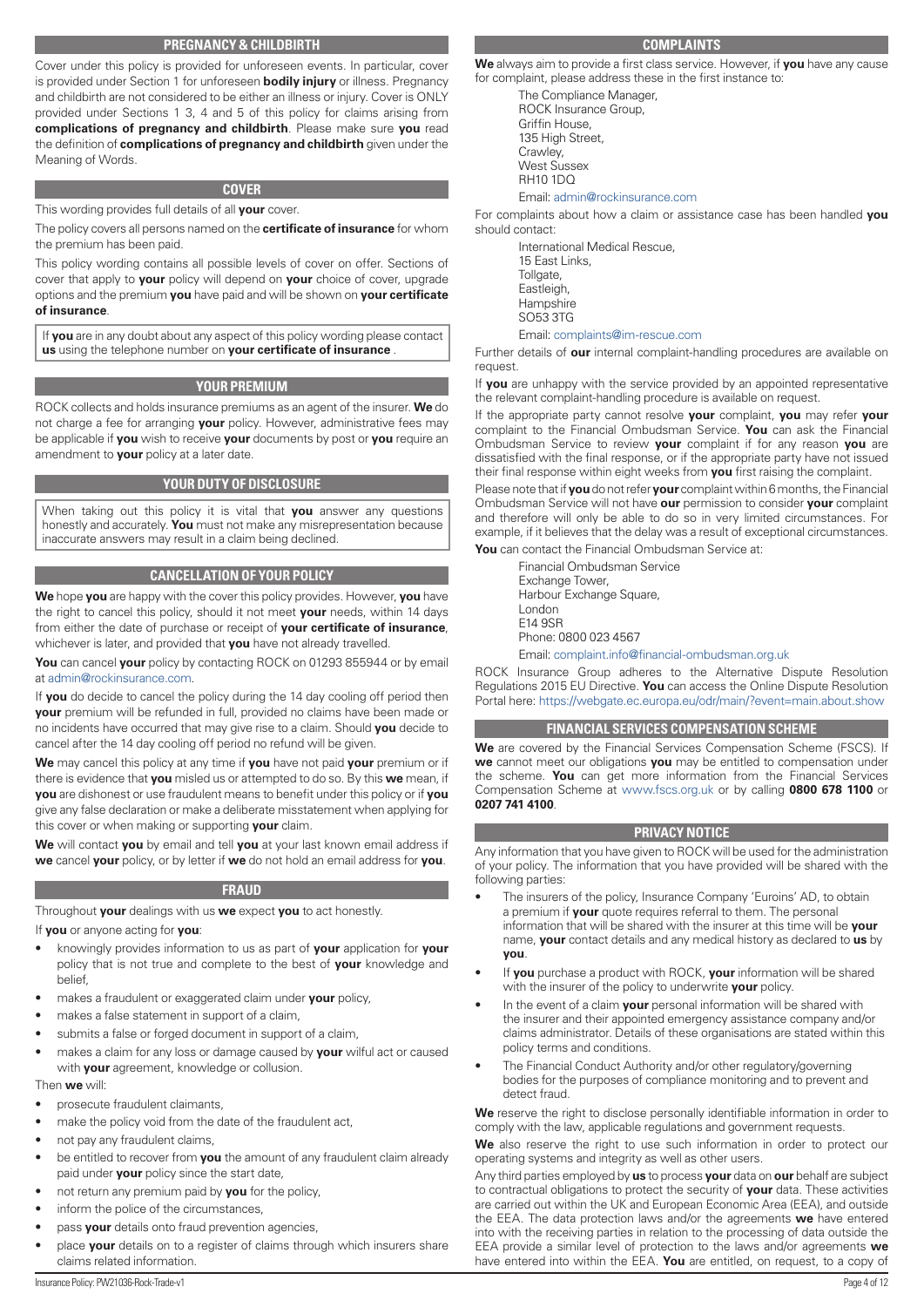<span id="page-4-0"></span>the personal information ROCK holds about **you**, and **you** have other rights in relation to how **we** use **your** data (as set out in ROCK's privacy policy which can be accessed through links on **your certificate of insurance**). Please let **us** know if **you** think any information held about **you** is inaccurate, so that it may be corrected.

#### **MEANING OF WORDS**

The following words and expressions used in this policy shall mean the following wherever they appear in bold within this document:

Act of terrorism: an act including, but not limited to, the use of force or violence and/or the threat thereof, of any person or group(s) of persons, whether acting alone or on behalf of or in connection with any organisation(s) or government(s), committed for political, religious, ideological or ethnic purposes or reasons including the intention to influence any government and/or to put the public, or any section of the public, in fear.

**Bodily injury:** Accidental **bodily injury** caused solely and directly by external, violent and visible means.

**Certificate of insurance:** The document showing details of the cover purchased and naming all **insured persons**.

**Close relative:** Mother, father, sister, brother, wife, husband, partner, son, daughter (including fostered/adopted son or daughter), grandparent, grandchild, parent-in-law, son-in-law, daughter-in-law, sister-in-law, brother-in-law, stepparent, step-child, step-brother, step-sister, or legal guardian.

**Complications of Pregnancy and Childbirth:** Toxaemia, gestational hypertension, pre-eclampsia, ectopic pregnancy, hydatidiform mole (molar pregnancy), retained placenta membrane, placental abruption, hyperemesis gravidarum, placenta praevia, stillbirths, miscarriage, medically necessary emergency Caesarean sections/medically necessary termination and any premature births more than 8 weeks (or 16 weeks in the case of a known multiple pregnancy) prior to the expected delivery date.

**Coronavirus:** Coronavirus disease (COVID-19); severe acute respiratory syndrome coronavirus (SARS-COV-2), any mutation of these or any **epidemic** or **pandemic** virus or **epidemic** or **pandemic** disease.

**Curtail/Curtailment:** Return early to **your home** after the commencement of the **outward journey**.

**Epidemic:** a disease, illness or virus spreading in a certain region or country and which is defined as such by the World Health Organization or Foreign, Commonwealth and Development Office.

**Excess:** The first amount of a claim that **you** must pay as detailed in the travel insurance summary of cover.

**Holiday services**: Pre-booked, pre-paid elements of the **trip** including car hire, airport parking and excursion tickets.

**Home: Your** permanent residence in **your home country**.

**Home country:** The country where **you** are ordinarily permanently resident, pay tax or are registered with a **medical practitioner**.

**Insured person:** Any person named on the **certificate of insurance** for whom the appropriate premium has been paid.

Loss of limb: Total loss of use by physical severance at or above the wrist or ankle.

**Loss of sight:** Total and permanent **loss of sight** without expectation of improvement in both eyes when **your** name is added to the Register of Blind Persons on the authority of a qualified ophthalmic specialist; or in one eye when the degree of sight remaining after correction is 3/60 or less on the Snellen Scale.

**Manual work:** Physical labour involving the use of tools or machinery or working at heights of over two metres (nursing and bar-work are not considered to be **manual work**).

**Medical condition:** Any medical or psychological disease, sickness, condition, illness or injury.

**Medical practitioner:** A doctor or specialist who is legally qualified, licensed and registered to practice medicine under the laws of the country in which they practice, excluding **you**, **your travel companion**, a member of **your close relative**, or **your** employee.

**Money:** Cash, postal and **money** orders, travellers' cheques held by **you** for social, domestic and pleasure purposes.

**Outward journey:** The initial journey in conjunction with **your trip** from **your home** in **your home country**.

**Pandemic:** a disease, illness or virus which is simultaneously transmitted globally and declared as such by the World Health Organization or Foreign, Commonwealth and Development Office.

**Permanent total disablement:** A disablement which prevents **you** from carrying out ANY occupation for a period of 12 months after an accident sustained during **your trip** and which is, at the end of that period, beyond reasonable hope of improvement and where medical evidence confirms that **you** are not capable of undertaking paid work of any and every kind for the rest of **your** life.

**Period of insurance:** The **period of insurance** for all sections except cancellation commences when **you** leave **your home** in **your home country** to start **your trip** and ends when **you** have returned to **your home** in **your home country**. Cancellation cover for a Single Trip policy starts when **you** purchase this insurance or when **you** book **your trip**, whichever is the later. Cancellation cover for Annual Multi-trip policy will not commence until the start

date shown on **your certificate of insurance** even if the premium has been paid earlier.

Personal possessions: Suitcases (or other luggage carriers) and their contents taken on **your trip** together with articles worn or carried by **you** for **your** individual use during **your trip**.

**Pre-existing medical condition:** Any **medical condition** where **you** have been prescribed medication, including repeat prescriptions, or received treatment or attended a GP or a specialist as an outpatient or inpatient in the last 2 years or for which **you** are currently on a waiting list for treatment or investigation;

Any any heart, heart-related or circulatory condition; or any respiratory condition; or any liver condition; or any stress, anxiety, depression or any other psychological condition or any cancerous condition.

**Public transport:** Airline, train, bus, coach, or ferry services, operating to a published timetable on which **you** are a fare-paying passenger or a tour operator's own transport service, or taxi, to join **your** booked travel itinerary.

**Ski equipment:** Skis (including bindings), ski boots, ski poles and snowboards. **Strike or industrial action:** Organised action taken by a group of workers which

prevents the supply of goods and/or services on which **your trip** depends. **Terminal prognosis:** In the opinion of **your** doctor or consultant **your** condition cannot be cured or adequately treated, to the extent that it is predicted to cause a shortened life expectancy.

**Travel Companion:** A person with whom **you** have booked to travel on the same itinerary and without who **your** travel plans would be impossible.

**Trip:** A journey starting and ending in **your home country** within the geographical area specified on **your certificate of insurance** during the **period of insurance**.

**United Kingdom:** England, Scotland, Wales, Northern Ireland, Channel Islands and the Isle of Man except under Geographical Limits where Channel Islands and the Isle of Man are considered to be part of Europe.

**Unattended:** When **you** cannot see and are not close enough to **your** property to prevent unauthorised interference or theft of **your** property unless left in a safety-deposit facility.

**Valuables:** Jewellery, articles made of gold silver or other precious metals, precious or semi-precious stones, watches, binoculars, telescopes, photographic equipment, electronic audio or video equipment and any computer equipment (including software), tablets, furs, or leather clothing (apart from footwear).

**You/Your:** Each **insured person** named in the **certificate of insurance**.

**We/Us/Our:** The relevant insurer under each section of this policy.

# **YOUR COVER**

There are conditions and exclusions which apply to individual sections of the policy and general conditions, exclusions and warranties which apply to the whole policy. Please refer to the relevant section and read in conjunction with the General Conditions and General Exclusions.

# **TRAVEL COVER**

### **CANCELLATION AND CURTAILMENT**

#### *What you are covered for*

**We** will pay **you** up to the amount shown in the summary of cover for the unused portion of **your** travel and accommodation costs that **you** have paid or contracted to pay and **you** suffer a financial loss because **you** cannot get a full refund if **you** cancel before the start of **your trip** or cut **your trip** short and return **home** early during the **period of insurance** because of the following:

- 1. the death, **bodily injury** or illness of **you**, a **close relative**, **your travel companion** or any person **you** have arranged to stay with during **your trip**; or
- 2. **you, your travel companion** or any person **you** have arranged to stay with during **your trip** receiving a diagnosis of **coronavirus** within 14 days of the start of the **trip** or in the case of being admitted to hospital due to **coronavirus** within 28 days of the start of the **trip**;
- 3. **your** booked accommodation being required to close after **you** have checked in at **your** booked accommodation because of **you**, a guest or employee being diagnosed with **coronavirus**;
- 4. **you** or **your travel companion** being denied boarding following either a **coronavirus** diagnosis or receiving a temperature test or other medical test reading which falls outside of the transport provider's terms of travel;
- 5. **you** being called for jury service or as a witness in a Court of Law (but not as an expert witness or where **your** employment would normally require **you** to attend court); or
- 6. **your** redundancy, provided that **you** were working at **your** current place of employment for a minimum of 2 years and that **you** were not aware of any impending redundancy at the time this policy was issued or the **trip** was booked; or
- 7. **your home** being made uninhabitable due to accidental damage, burglary, flooding or fire;
- 8. the police requesting **your** presence following burglary or attempted burglary at **your home**; or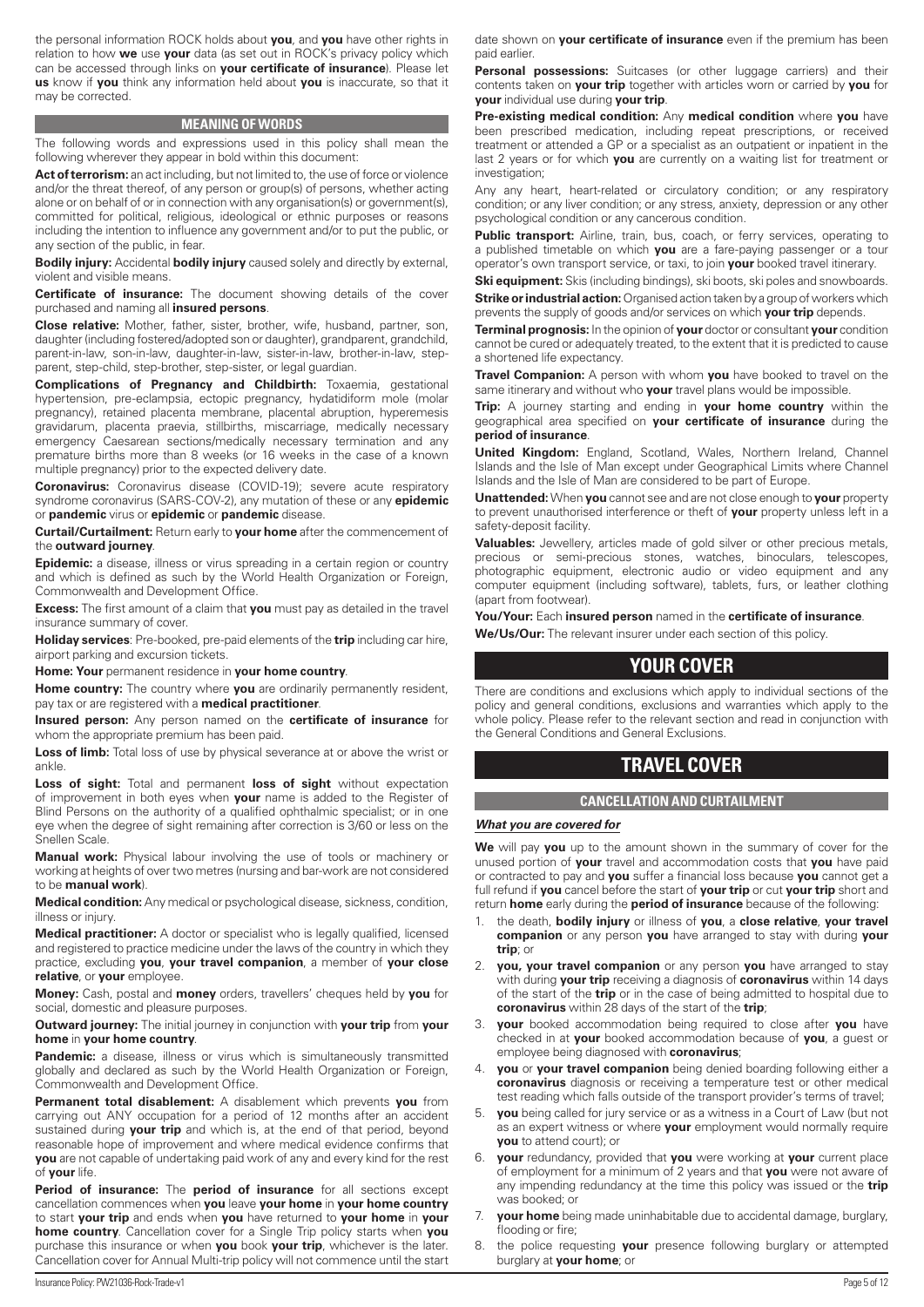<span id="page-5-0"></span>9. **you**, or any person **you** intended to travel with, who is a member of the Armed Forces, emergency services, the nursing profession or a government employee being ordered to return to duty.

If **your** cancellation is due to **coronavirus**, and **you** have to cancel because **you** receive a positive **coronavirus** test result before **your** outbound journey, **we** will pay **you** the cost of **your** private **coronavirus** test up to £100 per person to a maximum of £600 per policy.

#### **SPECIAL CONDITIONS**

If **you** fail to notify the travel agent, tour operator, provider of **your coronavirus** test or provider of transport or accommodation as soon as **you** find out it is necessary to cancel the **trip**, the amount **we** will pay will be limited to the cancellation charges that would have otherwise applied.

**You** must give notice as soon as possible to **us** of any circumstances making it necessary for **you** to return **home** and before any arrangements are made for your repatriation.

**We** will only consider cancellation claims due to **coronavirus** that are supported by a test conducted by an approved provider on the Department of Health and Social Care list of providers for "Test To Release" or who meet the DHSC minimum Covid19 requirements and standards. The test must be an approved PCR or Lateral Flow Test with a CE mark.

If **you** are denied boarding as a result of **coronavirus you** must have documented proof of this from the airline.

# *What you are NOT covered for*

- 1. the **excess** shown in the summary of cover;
- 2. claims for air passenger duty (which can be reclaimed by **you** through **your** travel agent or airline) and any airport tax which is refundable;
- 3. claims where **you** have failed to obtain a medical certificate from a **medical practitioner**, confirming that cancellation or curtailment of the **trip** is medically necessary;
- 4. claims for unused travel costs where **we** have paid or agreed to pay the extra cost of returning **you** to **your** home under the Emergency Medical and Repatriation Expenses section.
- 5. normal pregnancy, without any accompanying **bodily injury**, illness or **complications of pregnancy or childbirth**;
- 6. claims arising directly or indirectly from any **pre-existing medical conditions** unless they have been declared and accepted by **us** in writing for cover;
- 7. any claims arising directly or indirectly from any **medical condition** affecting a non-travelling relative if;
	- a **terminal prognosis** had been received; or

• if they were on a waiting-list for, or had knowledge of the need for, surgery, inpatient treatment or investigation at any hospital; or

if during the 90 days immediately prior to the start of the **period of insurance** they had:

- required surgery, inpatient treatment or hospital consultations; or
- required any form of treatment or prescribed medication.
- 8. claims arising if **you** or **your travel companion** or **close relative** had symptoms associated with **coronavirus** at the time of buying this insurance policy or booking **your trip**.
- 9. claims arising if **you** or **your travel companion** or **close relative** are awaiting results after undertaking a **coronavirus** test or had tested positive within the 15 days prior to booking **your trip**;
- 10. costs for **coronavirus** tests required for reentry to the **United Kingdom**;
- 11. any extra charges from the company **you** booked with because of **your**
- failure to notify them immediately it was found necessary to cancel; 12. claims arising from prohibitive regulations by the government of any country;
- 13. any claims arising from government or Foreign, Commonwealth and Development Office advice warning against all travel, or all but essential travel, for any reason including any **epidemic** or **pandemic**, including but not limited to **coronavirus** disease (COVID-19); severe acute respiratory syndrome **coronavirus** (SARS-COV-2) or any mutation of these;
- 14. costs incurred in obtaining medical information that **we** may require to assess **your** claim, including but not limited to General Practitioner fees;
- 15. travel tickets paid for using any airline mileage reward scheme or other reward points scheme;
- 16. accommodation costs paid for using any timeshare, holiday property bond or other reward points scheme;
- 17. any costs incurred by **you** which are recoverable from a tour operator, **public transport** operator, accommodation provider, **holiday services** provider or any other source, or for which **you** receive or are expected to receive compensation or other assistance;
- 18. any circumstance that could be anticipated at the time **you** booked **your trip**;
- 19. **your** being self-employed or accepting voluntary redundancy;
- 20. any claim resulting from **your** failure to obtain a valid passport and any required visa in time for the booked **trip**;
- 21. **your** disinclination to travel or continue travelling, unless **your** change of travel plans is caused by one of the circumstances listed under **What you are covered for**;
- 22. anything mentioned in the General Exclusions.

## **EMERGENCY MEDICAL AND REPATRIATION EXPENSES**

## *What you are covered for*

If, during **your trip, you** become ill or sustain a **bodily injury we** will pay up to the amount shown in the summary of cover for costs incurred outside **your home country** that have been authorised by the emergency assistance company for:

- 1. emergency medical and surgical treatment in the nearest appropriate hospital, including **medical practitioner** fees, hospital expenses and ambulance costs;
- 2. dental treatment for the relief of pain or difficulty eating only;
- 3. necessary additional accommodation (room only) and travelling expenses, including those of one relative or friend if **you** have to be accompanied **home** or if **you** are a child (under the age of 18) and require an escort **home**;

4. the extra cost of returning to **your home.**

In the event of **your** death **we** will pay for:

- 1. the return of **your** body or ashes to **your home country** (but excluding the cost of burial or cremation); or
- 2. up to £3,000 towards the cost of burial or cremation expenses outside the United Kingdom.

#### **SPECIAL CONDITIONS**

This is not a private health insurance policy; private medical treatment is not covered unless authorised specifically by the emergency assistance service. **We** reserve the right to organise a transfer from a private medical facility to a public medical facility where medically appropriate.

If **you** are taken into hospital or **you** think that **you** may have to **curtail** or extend **your trip** because of illness or a **bodily injury**, the emergency assistance company must be told immediately (see important contact numbers). **You** must contact **us** before incurring costs. Costs above £500 not authorised by **us** will not be covered. If **you** are physically unable to contact **us**, someone else must contact **us** on **your** behalf within 48 hours.

For travel to the United States of America **we** will only pay for necessary emergency medical treatment, surgical, hospital, ambulance and nursing fees and charges. This means costs that are incurred for approved, eligible medical services or supplies up to 150% of the published medical rates for the same or similar treatment as payable by US Medicare.

If **you** become ill or sustain a **bodily injury we** have the right to bring **you** back to **your home country**, if the emergency assistance company **medical practitioner** states that **you** can safely travel. If **you** refuse to return **home**, no further costs will be covered.

#### *What you are NOT covered for*

- 1. the **excess** shown in the summary of cover. In the event of an injury occurring during the course of **manual work** the **excess** will be increased to £250;
- 2. costs in excess of £500 which have not been authorised by **us** in advance;
- 3. any treatment, investigations or tests in a private hospital or private clinic unless authorised and agreed by **us**;
- 4. treatment which takes place within **your home country**;
- 5. claims arising directly or indirectly from any **pre-existing medical conditions** unless they have been declared and accepted by **us** in writing for cover;
- 6. any sums which can be recovered by **you** and which are covered under any National Insurance Scheme, Reciprocal Health Arrangement or Private Health Insurance;
- 7. normal pregnancy and/or childbirth, without any accompanying **bodily injury**, illness or **complications of pregnancy or childbirth**;
- 8. costs incurred in obtaining medical information that **we** may require to assess **your** claim, including but not limited to General Practitioner fees;
- any costs incurred after the emergency assistance company medical practitioner states that **you** can safely return to **your home country;**
- 10. any costs incurred for cosmetic treatment;
- 11. costs incurred for:
	- a) surgery or medical treatment which in the opinion of the attending **medical practitioner** and the emergency assistance company **medical practitioner** can be delayed until **your** return to **your home country**;
	- b) medication and/or treatment which at the time of departure is known to be required or to be continued outside **your home country**;
	- c) preventative treatment which can be delayed until **your** return to **your home country**;
- 12. claims that are not confirmed as medically necessary by the attending **medical practitioner** or the emergency assistance company:
- 13. the cost of any elective (non-emergency) treatment or surgery, including exploratory tests;
- 14. the cost of any treatment not directly related to the illness or **bodily injury**  which necessitated **your** admittance into hospital;
- 15. any additional hospital costs arising from single or private room accommodation unless medically necessary;
- 16. expenses incurred as a result of a tropical disease where **you** have not had the recommended inoculations and/or taken the recommended medication;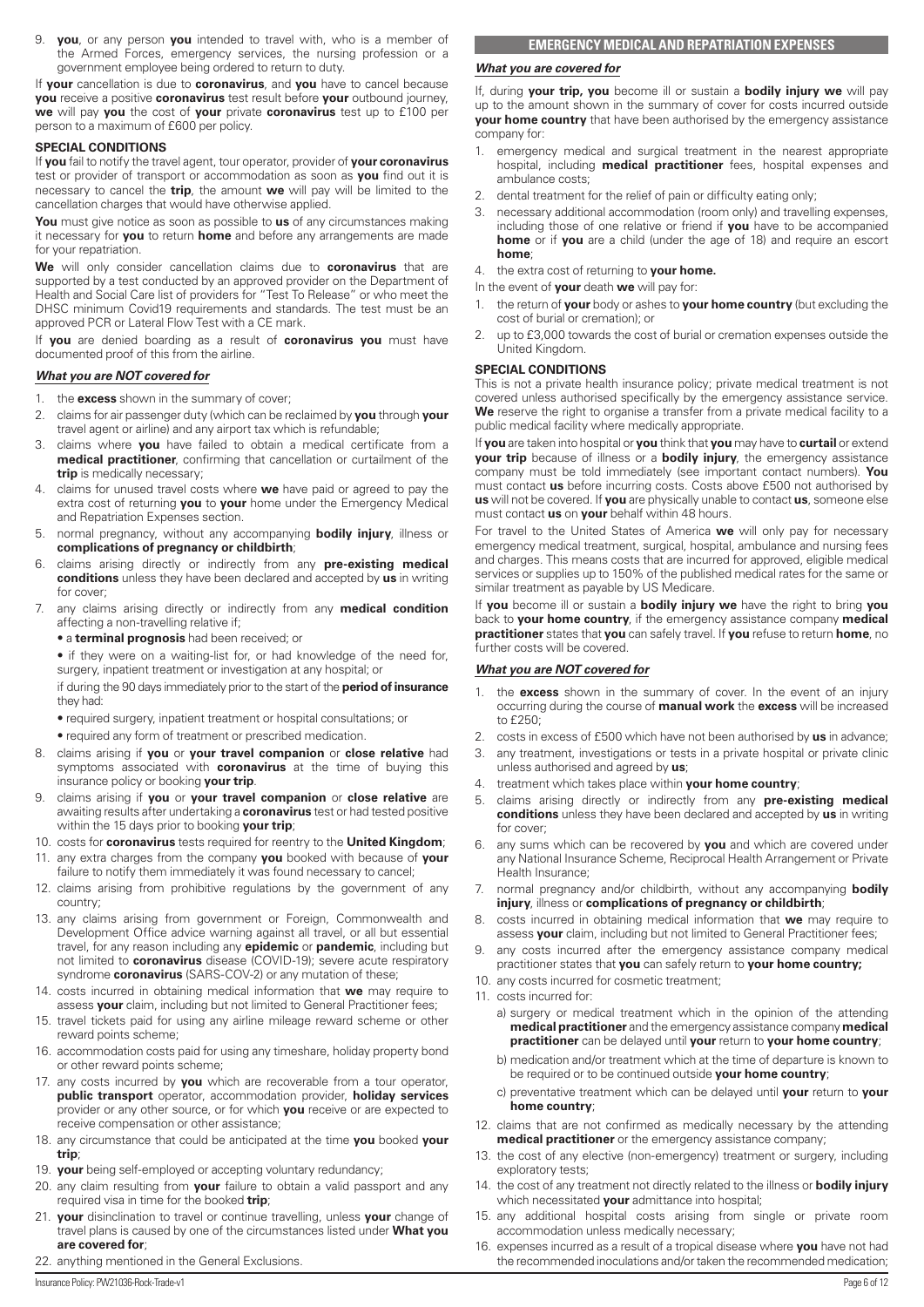- <span id="page-6-0"></span>17. costs that arise more than 12 months after a claim was first notified;
- 18. any claim arising directly or indirectly from **your** participation in any sports or activities not listed under the sports and activities tables or which **you** have not paid the appropriate premium for;
- 19. anything mentioned in the General Exclusions.

# **HOSPITAL BENEFIT**

#### *What you are covered for*

**We** will pay **you** up to the amount shown in the summary of cover should **you** suffer a **bodily injury** or illness during the **period of insurance**, for each full 24 hours that **you** spend as an inpatient in a hospital outside of **your home country**.

#### *What you are NOT covered for*

- 1. the **excess** shown in the summary of cover;
- 2. treatment which takes place within **your home country**;
- 3. claims arising directly or indirectly from any **pre-existing medical conditions** unless they have been declared to **us** and accepted by **us** in writing for cover;
- 4. normal pregnancy and/or childbirth, without any accompanying **bodily injury**, illness or **complications of pregnancy or childbirth**;
- 5. claims that are not confirmed as medically necessary by the attending **medical practitioner** or the emergency assistance company;
- 6. hospitalisation for any elective (non-emergency) treatment or surgery, including exploratory tests;
- 7. hospitalisation for any treatment not directly related to the **medical condition** or **bodily injury** which necessitated **your** initial admittance into hospital;
- 8. hospitalisation as a result of a tropical disease where **you** have not had the recommended inoculations and/or taken the recommended medication;
- 9. anything mentioned in the General Exclusions.

#### **PERSONAL POSSESSIONS AND BAGGAGE**

# *What you are covered for*

- 1. **We** will pay up to the amount shown in the summary of cover for the value or cost of repair of any of **your** own **personal possessions** (not hired, loaned or entrusted to **you**) which are lost, stolen, damaged or destroyed (after making allowance for wear and tear and depreciation).
- 2. **We** will pay up to the amount shown in the summary of cover for the cost of buying replacement necessities if **your** baggage is delayed in reaching **you** on **your outward journey** for at least 12 hours and **you** have a written report from the carrier to confirm this.

#### **SPECIAL CONDITIONS**

In the event of a claim for a pair or set of articles the maximum amount payable will be limited to the single article limit shown in the summary of cover.

**You** must provide **us** with any receipts, proofs of purchase or documents to support **your** claim as requested.

Within 24 hours of the discovery of the incident **you** must report loss, theft or damage of **personal possessions** to the police or carrier as appropriate. Delayed baggage or **personal possessions** damaged in transit must be reported to the airline before leaving the baggage hall and a Property Irregularity Report (PIR) obtained.

Any amount **we** pay **you** under item 2 will be deducted from **your** claim if **your** baggage proves to be permanently lost and **you** make a claim for lost baggage.

#### *What you are NOT covered for*

- 1. the **excess** shown in the summary of cover;
- 2. **you** not exercising care for the safety and supervision of **your personal possessions**;
- 3. loss, destruction, damage or theft of any items left **unattended** in a public place, or a place to which members of the general public have access;
- 4. the loss, damage or delay in transit of **your personal possessions**, if **you** do not notify the carrier (i.e. airline, shipping company, etc.) and obtain a written report within 24 hours of discovery of the damage or loss;
- 5. loss or theft unless **you** have reported the loss or theft to the nearest police authority within 24 hours of discovery and have obtained a written police report;
- 6. loss, destruction, damage or theft:
- a) from confiscation or detention by customs or other officials or authorities; b) of valuables not carried in your hand luggage (i.e. carried on or about your person) while in transit;
- 7. sports gear whilst in use;
- 8. bicycles;
- 9. loss due to wear and tear, denting or scratching, moth or vermin;
- 10. breakage of fragile or brittle articles;
- 11. **valuables** stolen from an **unattended** vehicle at any time;
- 12. mobile phones or smart phones;
- 13. **personal possessions** stolen from:
	- a) an **unattended** vehicle, unless it was in the locked glove compartment, or rear boot or luggage area of the vehicle and it is covered so as not

to be visible from outside the vehicle, and unless there is evidence of forcible entry;

- b) an **unattended** vehicle (other than motor caravans) left for any period between the hours of 9pm and 9am;
- 14. any depreciation in value;
- 15. any property more specifically insured or recoverable under any other source;
- 16. the cost of replacement locks;
- 17. anything mentioned in the General Exclusions.

# **PERSONAL MONEY**

## *What you are covered for*

**We** will pay **you** up to the amount shown in the summary of cover if **your** own **money** is lost or stolen whilst being carried on **your** person or left in a locked safety deposit box (or equivalent facility).

#### *What you are NOT covered for*

- 1. the **excess** shown in the summary of cover;
- 2. claims arising from **you** not exercising care for the safety and supervision of **your money**;
- 3. loss or theft unless **you** have reported the loss or theft to the nearest police authority within 24 hours of discovery and have obtained a written police report;
- 4. loss or theft of **your money** left **unattended** in a public place, or a place to which members of the general public have access;
- 5. **money** stolen from an **unattended** vehicle;
- 6. any depreciation in value or exchange rates;
- 7. anything mentioned in the General Exclusions.

# **LOSS OF PASSPORT**

**We** will pay up to the amount shown in the summary of cover for:

- 1. the costs in obtaining a replacement passport or travel document (**you** are not covered for the cost of the document itself) to enable **you** to return to **your home country** following accidental loss or theft;
- 2. the costs in obtaining a replacement driving licence or green card following accidental loss or theft.

### *What you are NOT covered for*

*What you are covered for*

- 1. the **excess** shown in the summary of cover;
- 2. the cost of the passport, travel document, driving licence or green card;
- 3. loss due to delay, detention, confiscation, requisition or damage by customs or other officials or authorities;
- 4. loss or theft unless **you** have reported the loss or theft to the nearest police authority within 24 hours of discovery and have obtained a written police report;
- 5. loss of or theft from an **unattended** vehicle;
- 6. anything mentioned in the General Exclusions.

# **TRAVEL DELAY AND ABANDONMENT**

This section does not apply to **trips** within **your home country**.

#### *What you are covered for*

#### **AIRPORT LOUNGE ACCESS**

If the flight on which **you** are booked to travel is delayed by at least two hours as a result of:

- 1. **strike or industrial action** provided that when this policy was taken out, there was no expectation that the **trip** would be delayed;
- 2. adverse weather conditions;
- 3. mechanical breakdown or technical fault of the aircraft.

**We** will provide access to an airport lounge, where available. Lounge access will become available on the announcement of a minimum two-hour delay, not, for example, two consecutive one-hour delays.

**You** must have access to a mobile device so that **you** can receive an SMS message in order to gain access to the lounge.

To take advantage of this benefit **you** will need to call the 24-hour access phone number: +44 (0)2380177466

**You** will need to quote **your** policy number and flight details. If **your** claim is valid **you** will then be sent an SMS message which will give **you** access to an airport lounge for the duration of **your** delay.

There may be occasions when this benefit is unavailable:

- If the lounge is closed when the delay occurs during the night, for instance.
- If the lounge is at full capacity.
- If **you** or another **insured person** fail to meet the lounge terms and conditions such as dress code or minimum age.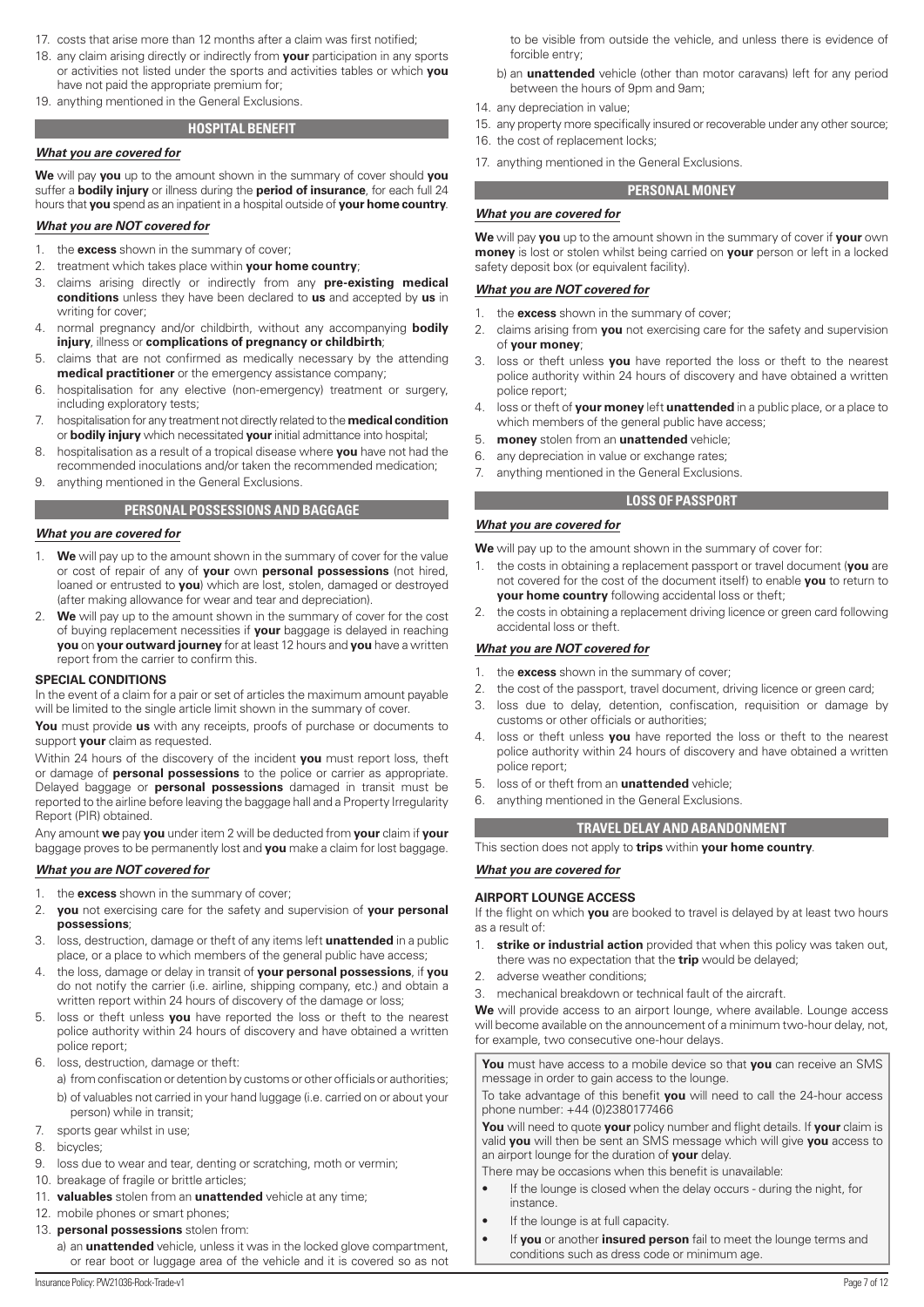#### <span id="page-7-0"></span>**TRAVEL DELAY BENEFIT**

If **you** chose not to, or are unable to take advantage of airport lounge access, **we** will pay **you**:

- 1. up to the amount shown in the summary of cover if the international departure of the **public transport** on which **you** are booked to travel is delayed by at least 12 hours; or
- up to the amount shown under the Abandonment section of this policy in the summary of cover if **you** abandon the **trip** after a delay to **your** outward flight, sea crossing, coach or train departure from **your home country** of more than 12 hours beyond the booked departure time;

as a result of:

- a) **strike** or **industrial action** provided that when this policy was taken out, there was no expectation that the **trip** would be delayed;
- b) adverse weather conditions;
- c) mechanical breakdown or technical fault of the aircraft, coach, train or sea vessel.

#### *What you are NOT covered for*

- 1. the **excess** shown in the summary of cover;
- 2. any claim if **you** have not checked in before the recommended check-in time;
- 3. any claim if **you** have not obtained written confirmation from the carrier stating the duration and the cause of the delay;
- 4. any claims arising from withdrawal from service of the **public transport**  on the orders or recommendation of the Civil Aviation Authority or a Port Authority or similar body in any country;
- 5. any claims for additional travel and accommodation expenses;
- 6. anything mentioned in the General Exclusions.

# **MISSED DEPARTURE**

This section does not apply to **trips** within **your home country**.

#### *What you are covered for*

**We** will pay up to the amount shown in the summary of cover for necessary travel and accommodation expenses required to reach **your** booked destination, if **you** miss **your** booked departure due to:

- 1. the vehicle **you** are travelling in to reach **your** international departure point breaking down or being involved in an accident; or
- 2. an accident or breakdown happening ahead of **you** on a public road which causes an unexpected delay to the vehicle in which **you** are travelling; or
- 3. the **public transport you** are using to reach **your** international departure point being delayed, resulting in **you** arriving too late to commence **your** booked **trip**.

#### *What you are NOT covered for*

- 1. the **excess** shown in the summary of cover;
- 2. claims where **you** have not allowed sufficient time to get to **your** international departure point to catch the booked **public transport**;
- 3. the **public transport** provider's failure unless **you** get a letter from the provider confirming that the service did not run on time;
- 4. the accident or breakdown of **your** vehicle unless **you** get confirmation of the delay from the authority who went to the accident or breakdown affecting the car **you** were travelling in;
- 5. breakdown of any vehicle in which **you** are travelling if the vehicle is owned by **you** and has not been serviced properly and maintained in accordance with manufacturer's instructions;
- 6. any delay caused by a riot, civil commotion, **strike or industrial action** which began or was announced before the start date of **your** policy and the date **your** travel tickets or confirmation of booking were issued;
- 7. anything mentioned in the General Exclusions.

#### **PERSONAL ACCIDENT**

#### *What you are covered for*

**We** will pay up to the amount shown in the summary of cover if **you** suffer an accidental **bodily injury** during the **trip**, which within 12 months is the sole and direct cause of:

1. death;

- 2. **loss of limb**;
- 3. total and permanent **loss of sight** in one or both eyes; or

#### 4. **permanent total disablement**.

#### **SPECIAL CONDITIONS**

For persons over 75 or under 16 years of age at the time of the accident the death benefit will be limited to the amount shown on the summary of cover and there will be no cover for **permanent total disablement** or **loss of limb**.

#### *What you are NOT covered for*

- 1. any claims arising directly or indirectly from sickness, illness or disease;
- 2. any injury not caused solely by outward, visible, external means;
- 3. mental or psychological trauma not involving **your bodily injury**;
- 4. any claim arising directly or indirectly from **your** pregnancy;

6. anything mentioned in the General Exclusions.

# **PERSONAL LIABILITY**

#### *What you are covered for*

**We** will pay up to the amount shown in the summary of cover (including any legal costs related to the accident agreed by **us**) in costs if **you** become legally liable during **your trip** for an accident that causes:

- a) death or injury to any person.
- b) accidental loss or damage to property that is not owned by any insured person.

**NB**: If **you** are legally responsible for accidental damage to rented accommodation, **we** will pay up to £100,000 for a single incident.

#### **SPECIAL CONDITIONS**

**You** or **your** legal representatives must give **us** written notice immediately **you** receive notice of any prosecution or inquest in connection with any circumstances which may give rise to a claim under this section.

No admission, offer, promise, payment or indemnity should be made by or on **your** behalf without **our** prior written consent.

Every document issued to **you** must be forwarded to **us** immediately upon receipt.

**We** are entitled to take over and conduct in **your** name the defence or settlement of any claim or to prosecute in **your** name for **our** own benefit any claim for indemnity or damages against all other parties.

**We** may at any time pay the sum insured (after deduction of any sums already paid as compensation) or any lesser amount for which such claim(s) can be settled. Once this payment is made **we** will have no further liability for **your** claim.

## *What you are NOT covered for*

- 1. claims arising from accidental death of or physical injury to **you** or **your close relative**;
- 2. any liability resulting from **your** employment, trade, profession, business or that of **your close relative**;
- 3. **your** responsibility as an employer to anyone employed by **you** or **your close relative** in any trade, business or profession;
- 4. any agreement or contract which adds any liability which would not have existed otherwise;
- 5. any liability arising from **you** or **your close relative** owning or using aircraft, horse-drawn vehicles, motorised or mechanically propelled, assisted vehicles or towed vehicles, boats (other than rowing boats, punts), jet skis, jet bikes or wet bikes, animals (other than horses, domestic dogs or cats), firearms;
- 6. any liability resulting from wilful or malicious acts by **you**;
- 7. accidental injury or loss which has not been caused by **you**;
- 8. any liability resulting from **you** knowingly or unknowingly passing on any sexually transmitted disease to a third party;
- 9. any claim for personal liability which is covered by any other insurance held by **you**;
- 10. any claims arising from the occupation, except temporarily for the purposes of the **trip**, or ownership of any land or building;
- 11. any claim if **you** engage in any activity where this policy states that Personal Liability cover is excluded;
- 12. anything mentioned in the General Exclusions.

# **LEGAL EXPENSES**

#### *What you are covered for*

**We** will pay up to the amount shown in the summary of cover for **legal expenses** to bring a claim for damages or compensation against a third party, if **you** suffer an incident that results in **bodily injury**, death or illness caused by a third party during the trip.

The following words and expressions used in this section of the policy shall mean the following wherever they appear in bold:

#### **Legal Expenses:**

fees, expenses and other costs reasonably incurred (as determined by our **legal representative**) by a **legal representative** to pursue a claim or legal proceedings for damages and/or compensation against a third party who has **caused your bodily injury**, death or illness.

costs that **you** are legally liable for following an award of costs by any court or tribunal or an out-of-court settlement made in connection with any claim or legal proceedings.

#### **Legal Representative:**

The solicitor or other suitably qualified person appointed by **us** in accordance with this section of the policy.

# **SPECIAL CONDITIONS**

Written consent must be obtained from **us** prior to incurring **legal expenses**. This consent will be given if **you** can satisfy **us** that:there are reasonable (as determined by our **legal representative**) grounds for pursing the claim or legal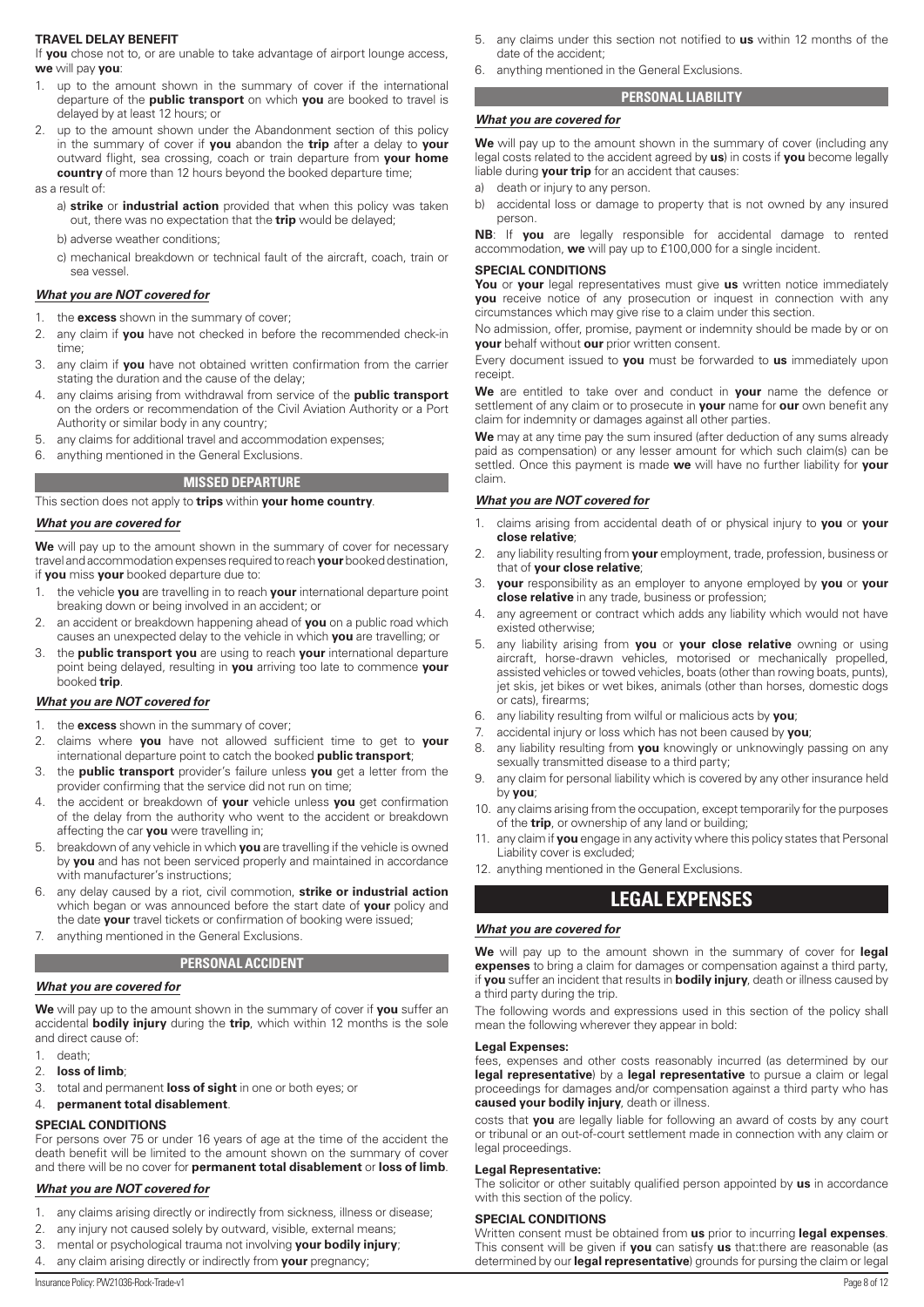<span id="page-8-0"></span>proceedings; and in the opinion of our **legal representative** the prospects of success and of recovering damages/enforcing a judgment is at least 51%.

- All claims or legal proceedings including any appeal against judgement resulting from the same original cause, event, or circumstance, will be regarded as one claim.
- If **you** are successful in any action, any **legal expenses** provided by **us** must be reimbursed to **us**.
- **We** may at **our** discretion assume control at any time of any claim or legal proceedings in **your** name for damages and or compensation from a third party.
- **We** may at **our** discretion offer to settle a claim with **you** instead of initiating or continuing any claim or legal proceedings for damages and or compensation from a third party. Any such settlement will be full and final in respect to the claim.
- **We** may at **our** discretion offer to settle a counter-claim against **you** instead of continuing any claim or legal proceedings for damages and or compensation from a third party.
- Only the costs incurred by a **legal representative** approved or appointed by **us** will be covered.
- We shall have complete control over the legal proceedings through **legal representatives we** nominate up to the point where proceedings are issued at which point **you** are free to nominate a suitably qualified person, although **we** do not have to accept them.
- Any **legal representative** will be appointed by **us** to represent **you** according to our standard terms, which may include a Conditional Fee Agreement or a Contingency Fee Agreement.
- **You** must cooperate fully with **us** and the **legal representative** and follow their advice and provide any information and assistance required by them within a reasonable timescale.
- **We** will have direct contact with the **legal representative** and **you** must authorise them to disclose any information or documentation **we** may ask for.
- If **we** ask, **you** must have any legal costs taxed, assessed or audited.

#### *What you are NOT covered for*

- 1. the excess as shown in the summary of cover;
- 2. any claim **we** or our **legal representative**s believe is not likely to be successful or if **we** think the costs of taking action will be more than any award or the prospects of success and of recovering damages/enforcing a judgment is likely to be less than 51%;
- 3. any claim reported to **us** more than 3 months after incident which led to the claim;
- 4. **legal expenses** incurred in the defence against any civil claim or legal proceedings made or brought against **you**;
- 5. **legal expenses** incurred before receiving **our** prior written approval;
- 6. **legal expenses** incurred in connection with any criminal or wilful act committed by **you**;
- 7. **legal expenses** incurred for any claim or legal proceedings brought against: a) a travel agent, tour operator, carrier, insurer or their agent;
	- b) a holiday accommodation provider;

c) **us**, **you**, or any company or person involved in arranging this policy;

d) any person named on this policy;

- 8. fines, compensation or other penalties imposed by a court or other authority;
- 9. **legal expenses** incurred after **you** have not accepted an offer from a third party to settle a claim or legal proceeding where the offer is considered by **our legal representative** to be reasonable or **you** not accepting an offer from **us** to settle a claim;
- 10. **legal expenses** which **we** consider to be unreasonable or excessive or unreasonably incurred (as determined by **our legal representative**);
- 11. **legal expenses** incurred in pursuing any claim for compensation against the manufacturer, distributor or supplier of any drug, medication or medicine;
- 12. any claim relating to:an illness which gradually develops and is not caused by a specific or sudden event;
- 13. the driving of a motor vehicle for which **you** had no valid insurance;
- 14. judicial review or coroner's inquest:
- 15. defending **your** legal rights, except for the defence of any counterclaim;
- 16. any claim where **legal expenses** are based directly or indirectly on the amount of compensation awarded and specifically which is capable of being pursued under a Contingency Fee Agreement;
- 17. **legal expenses** incurred in any claim which is capable of being pursued under a Conditional Fee Agreement;
- 18. **legal expenses** incurred if an action is brought in more than one country; 19. anything mentioned in the General Exclusions.

# **OPTIONAL ADDITIONAL COVER**

The following sections are only applicable if **you** have paid the appropriate additional premium. Any optional additional cover will be shown on **your certificate of insurance**.

# **OPTIONAL EXCESS WAIVER**

This section of cover is only applicable if **you** have paid the appropriate premium and is noted in **your certificate of insurance**.

The **excess** is reduced to nil except where stated. This benefit must be purchased at the same time as buying **your** policy.

Note: Excess waiver does not apply to:

- a) claims under the Medical & Repatriation section for an injury sustained during the course of **manual work**, where the **excess** will be increased to £250.
- b) claims under the Personal Liability section where the **excess** is £200.

# **OPTIONAL MAXIMUM TRIP DURATION INCREASE**

Your policy can be extended to increase the maximum trip duration on an annual multi-trip policy from 31 to 62 consecutive days for an additional premium if **you** are under the age of 65.

# **OPTIONAL WINTER SPORTS COVER**

**If you are an Annual Multi-trip policy holder, you are entitled to 17 days winter sports cover if you are under 65 and have paid the appropriate additional premium.**

#### **If you are a Single trip policy holder this upgrade will be shown on your certificate of insurance.**

This policy excludes participating in or practising for certain winter sports and activities. Please ensure that the activity **you** are doing is covered.

This policy will cover **you** when **you** are engaging in the following winter sports on a non-competitive and non-professional basis during **your trip** when **you** have paid the additional winter sports premium (we classify ski instructing as being on a professional basis): Cat skiing (with guides) Snow blading (no jumping tricks)

| <u>Uat Jismiy (With galacy)</u>                                                                                | onow bidding the jamping theiro                                                   |  |  |  |
|----------------------------------------------------------------------------------------------------------------|-----------------------------------------------------------------------------------|--|--|--|
| Cross country skiing                                                                                           | Snow bobbing                                                                      |  |  |  |
| Glacier skiing                                                                                                 | Snow scooting                                                                     |  |  |  |
| Langlauf (cross country skiing)                                                                                | Snow shoe walking                                                                 |  |  |  |
| Monoskiing (not for time trials/speed<br>skiing or racing)                                                     | Snow shoeing                                                                      |  |  |  |
| Skiing on piste                                                                                                | Snow tubing                                                                       |  |  |  |
| Skiing or snowboarding off piste<br>(within local ski patrol guidelines)                                       | Snow blading                                                                      |  |  |  |
| Sledging/tobogganing                                                                                           | Snow boarding on piste                                                            |  |  |  |
| any Personal Accident or Personal Liability claims:                                                            | The following activities will be covered but there will be no cover in respect of |  |  |  |
| Kite snowboarding                                                                                              | Snow carting                                                                      |  |  |  |
| Snow go karting                                                                                                | Snowmobiling                                                                      |  |  |  |
| Skidoo                                                                                                         | Snowmobile safari                                                                 |  |  |  |
| Even if the appropriate winter sports premium has been paid, the following<br>activities will remain excluded: |                                                                                   |  |  |  |
| Aerial skiing                                                                                                  | Ski mountaineering                                                                |  |  |  |
| Air boarding                                                                                                   | Ski or ski bob                                                                    |  |  |  |
| Biathlon                                                                                                       | Ski race training                                                                 |  |  |  |
| <b>Bobsleigh</b>                                                                                               | Ski racing                                                                        |  |  |  |
| Freestyle skiing                                                                                               | Ski randonee                                                                      |  |  |  |
| Heli skiing or heli boarding                                                                                   | Ski stunting                                                                      |  |  |  |
| Ice climbina                                                                                                   | Ski touring                                                                       |  |  |  |
| Ice diving                                                                                                     | Ski yawing                                                                        |  |  |  |
| Ice fishing by snowmobile                                                                                      | Skiing/snowboarding off piste                                                     |  |  |  |
| Ice hockey                                                                                                     | (outside local ski patrol quidelines/<br>outside recognised and authorised        |  |  |  |
| Ice holing                                                                                                     | areas)                                                                            |  |  |  |
| Ice marathon                                                                                                   | Snow biking                                                                       |  |  |  |
| Ice speedway                                                                                                   | Snow cat driving                                                                  |  |  |  |
| Nordic skiing                                                                                                  | Snow kiting                                                                       |  |  |  |
| Paraskiing                                                                                                     | Snow parascending                                                                 |  |  |  |
| Ski acrobatics/aerials                                                                                         | Tandem skiing                                                                     |  |  |  |
| Ski jumping                                                                                                    | Use of skeletons                                                                  |  |  |  |

You are not covered when engaging in organised competitions or when skiing against local authority warning or advice.

If **you** are undertaking a pursuit or activity which is not listed in this policy or are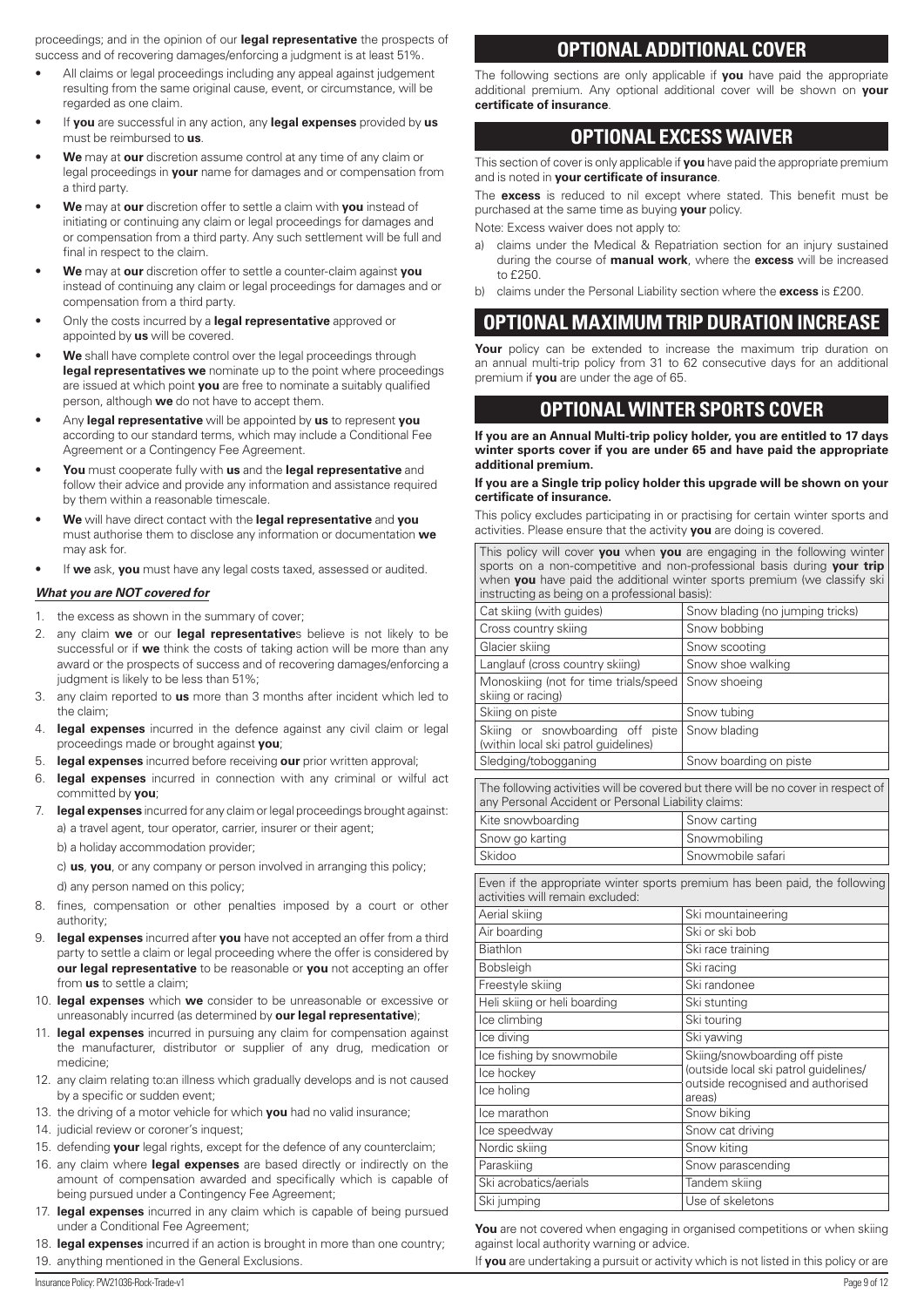<span id="page-9-0"></span>in any doubt as to whether cover will apply, please call **our** Travel Helpline as quoted on **your certificate of insurance.**

Benefits under the sections of cover already described are extended to cover winter sports. Please note that all terms, conditions and exclusions (except where these are amended under this upgrade) continue to apply for all sections in respect of winter sports.

# **WINTER SPORTS CANCELLATION OR CURTAILMENT**

#### *What you are covered for*

If **you** have a valid claim under the Cancellation and **Curtailment** section, in addition to the benefits shown under that section **we** will pay up to the amount shown in the summary of cover for the cost of deposits **you** cannot recover, or payments **you** have made (or contracted to pay) for unused ski pass or ski school fees.

# *What you are NOT covered for*

- 1. anything mentioned in the exclusions relating to the Cancellation or **Curtailment section;**
- 2. anything mentioned in General Exclusions.

# **SKIS, SKI EQUIPMENT & SKI PASS**

# *What you are covered for*

In addition to the **Personal Possessions** and Baggage section **we** will pay up to the amount shown in the summary of cover if:

- 1. **ski equipment** belonging to or hired by **you** is damaged, stolen, destroyed or lost in the course of a **trip**;
- 2. **your** ski pass that **you** are carrying on **your** person or have left in a safety box is lost, stolen, or damaged in the course of a **trip**.

#### **SPECIAL CONDITIONS**

**Ski equipment** is covered against damage or loss whilst in use, if being used correctly. Skis are covered when locked to a roof rack, which is itself locked to the roof of a vehicle.

**You** must take care of **your ski equipment** and ski pass and must not leave them **unattended** at any time in a place to which the public has access.

#### *What you are NOT covered for*

- 1. anything mentioned in the exclusions relating to the **Personal Possessions**  and Baggage section;
- 2. anything mentioned in the General Exclusions.

#### **PISTE CLOSURE**

#### *What you are covered for*

If during a **trip you** are prevented from skiing at the pre-booked resort for more than 24 consecutive hours, because adverse weather conditions cause a total closure of the lift system (other than baby drags and lifts used for transport within the resort by non-skiers) **we** will pay up to the amount shown in the summary of cover:

- 1. for travel costs and lift pass charges **you** have to pay to travel to and from a similar area to ski; or
- 2. as a cash benefit payable if no suitable alternative skiing is available.

## *What you are NOT covered for*

- 1. **trips** in the Northern Hemisphere outside the period commencing 1st December and ending 31st March;
- 2. **trips** in the Southern Hemisphere outside the period commencing 1st May and ending 30th September;
- 3. anything mentioned in the General Exclusions.

# **AVALANCHE OR LANDSLIDE**

#### *What you are covered for*

If, following avalanches or landslides, access to and from the ski resort is blocked or scheduled **public transport** services are cancelled or **curtailed we** will pay up to the amount shown in the summary of cover for extra accommodation and travel expenses to enable **you** to reach an alternative site. Evidence of limited access will be required.

#### *What you are NOT covered for*

Anything mentioned in the General Exclusions.

# *What you are covered for*

If **your ski equipment** is delayed on the **outward journey** of a **trip** for more than 12 hours, then **we** will pay **you** up to the amount shown in the summary of cover for hire of equivalent replacement **ski equipment**.

**SKI HIRE**

# *What you are NOT covered for*

1. the loss, damage or delay in transit of **your ski equipment** if **you** do not

Insurance Policy: PW21036-Rock-Trade-v1 Page 10 of 12

notify the carrier within 24 hours and obtain a Property Irregularity Report (PIR) or other report confirming the delay;

2. anything mentioned in the General Exclusions.

# **OPTIONAL SPORTS AND ACTIVITIES COVER**

Category A sports are automatically covered under **your** policy. Category B, C and D sports will be covered upon payment of an additional premium. Payment for additional categories includes coverage for all preceding categories (e.g. if **you** pay Category D **you** will be covered for A, B and C also) and will be noted on **your certificate of insurance**.

## **You are not covered for taking part in any sports or activities unless they are listed below.**

Cover for the following activities is included providing it is for non-competitive recreational or amateur purposes only during **your trip**. When participating in **your** activity **you** must ensure that it is adequately supervised and appropriate safety equipment is worn/used at all times.

| <b>Activity</b>                                                                             | <b>Category</b> | <b>Conditions</b>                                                                                                                                                                        |
|---------------------------------------------------------------------------------------------|-----------------|------------------------------------------------------------------------------------------------------------------------------------------------------------------------------------------|
| Abseiling                                                                                   | С               | Must be professionally organised<br>and supervised                                                                                                                                       |
| Aerobics                                                                                    | А               |                                                                                                                                                                                          |
| Archery                                                                                     | А               |                                                                                                                                                                                          |
| Badminton                                                                                   | А               |                                                                                                                                                                                          |
| Banana boating                                                                              | А               |                                                                                                                                                                                          |
| Basketball                                                                                  | А               |                                                                                                                                                                                          |
| <b>Bowls</b>                                                                                | А               |                                                                                                                                                                                          |
| Bungee Jump                                                                                 | B               | No Personal Accident cover                                                                                                                                                               |
| Camel/Elephant Riding                                                                       | Β               |                                                                                                                                                                                          |
| Camogie                                                                                     | Β               |                                                                                                                                                                                          |
| Canyoning                                                                                   | D               |                                                                                                                                                                                          |
| Cricket                                                                                     | А               |                                                                                                                                                                                          |
| Cycling                                                                                     | А               | No Tours. No Personal Liability<br>cover                                                                                                                                                 |
| Cycle touring                                                                               | С               |                                                                                                                                                                                          |
| Deep Sea Fishing                                                                            | B               |                                                                                                                                                                                          |
| Dog Sledging                                                                                | B               |                                                                                                                                                                                          |
| Dry slope Skiing                                                                            | C               |                                                                                                                                                                                          |
| Fell walking, rambling &<br>trekking                                                        | А               | Up to 2,000 metres altitude. No<br>cover for self-guided trekking;<br>trekking against local authority<br>advice; trekking on routes which are<br>not officially recognised.             |
| Fishing                                                                                     | А               |                                                                                                                                                                                          |
| Football                                                                                    | А               |                                                                                                                                                                                          |
| Go Karting                                                                                  | B               | Up to 120cc. No Personal Liability<br>cover                                                                                                                                              |
| Golf                                                                                        | А               |                                                                                                                                                                                          |
| Gymnastics                                                                                  | B               |                                                                                                                                                                                          |
| Hang Gliding                                                                                | D               |                                                                                                                                                                                          |
| Hiking                                                                                      | А               | Up to 2,000 metres altitude. No<br>cover for self-guided trekking;<br>trekking against local authority<br>advice; trekking on routes which are<br>not officially recognised.             |
| Hiking                                                                                      | B               | Between 2,000 and 4,000 metres<br>altitude. No cover for self-quided<br>trekking; trekking against local<br>authority advice; trekking on routes<br>which are not officially recognised. |
| Hockey                                                                                      | В               |                                                                                                                                                                                          |
| Horse riding within tour<br>organisers guidelines and<br>safety helmet worn at all<br>times | D               | No Polo, Hunting, Jumping or<br>Racing                                                                                                                                                   |
| Hot Air Ballooning                                                                          | B               | As a passenger only                                                                                                                                                                      |
| Hydro Zorbing                                                                               | B               |                                                                                                                                                                                          |
| Hurling                                                                                     | B               |                                                                                                                                                                                          |
| Husky rides                                                                                 | А               |                                                                                                                                                                                          |
| Ice-skating                                                                                 | А               | Rink only                                                                                                                                                                                |
| Jet skiing                                                                                  | А               |                                                                                                                                                                                          |
| Kite surfing                                                                                | Α               |                                                                                                                                                                                          |
| Land Yachting                                                                               | D               |                                                                                                                                                                                          |
| Marathon                                                                                    | А               |                                                                                                                                                                                          |
| Martial Arts                                                                                | B               | Training only and non-contact                                                                                                                                                            |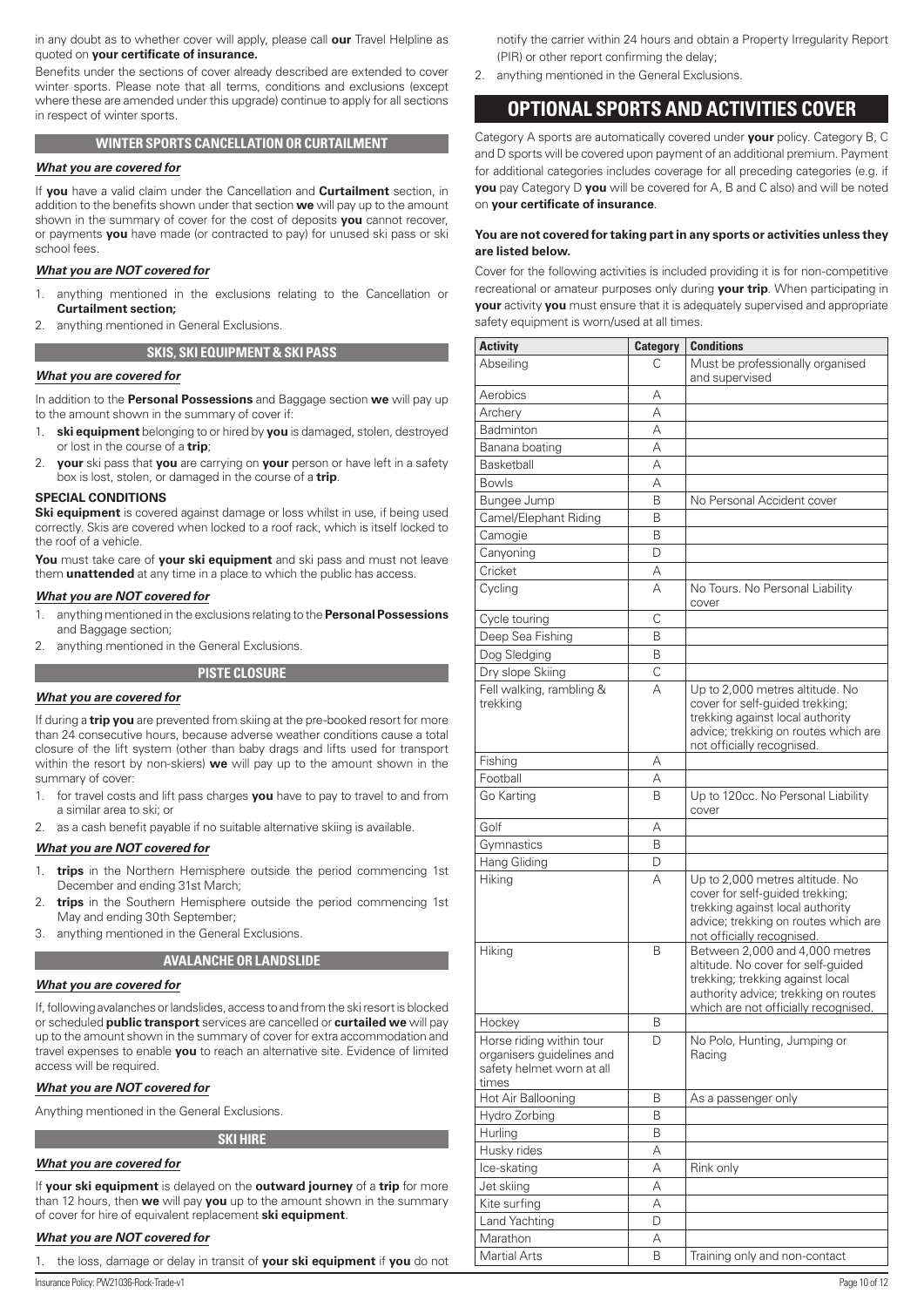<span id="page-10-0"></span>

| <b>Activity</b>                          | <b>Category</b> | <b>Conditions</b>                                                                                                                                                                                                    |
|------------------------------------------|-----------------|----------------------------------------------------------------------------------------------------------------------------------------------------------------------------------------------------------------------|
| Motorcycling                             | В               | Over 55cc and under 250cc only as<br>a rider or passenger when wearing<br>a helmet, providing the rider holds<br>an appropriate UK motorcycle<br>licence. No racing, no off-roading.<br>No Personal Liability cover. |
| Mountain biking                          | C               | Excluding competition/racing                                                                                                                                                                                         |
| Paddle boarding                          | А               |                                                                                                                                                                                                                      |
| Paragliding                              | C               |                                                                                                                                                                                                                      |
| Parasailing                              | $\mathsf{C}$    |                                                                                                                                                                                                                      |
| Parascending                             | $\mathsf{C}$    | No Personal Liability cover                                                                                                                                                                                          |
| Pony or horse trekking                   | А               | Guided treks only                                                                                                                                                                                                    |
| Racket ball                              | А               |                                                                                                                                                                                                                      |
| Rafting, canoeing and<br>kayaking        | B               | including white water up to grade 3.<br>No Personal Liability cover                                                                                                                                                  |
| Rafting, canoeing and<br>kayaking        | C               | including white water up to grade 4.<br>No Personal Liability cover                                                                                                                                                  |
| Rafting, kayaking and<br>canoeing        | А               | No white water                                                                                                                                                                                                       |
| Rambling                                 | А               |                                                                                                                                                                                                                      |
| Reindeer sledging                        | А               | As a passenger only, professionally<br>organised and supervised                                                                                                                                                      |
| Roller skating                           | А               |                                                                                                                                                                                                                      |
| Rounders                                 | А               |                                                                                                                                                                                                                      |
| Rugby                                    | B               |                                                                                                                                                                                                                      |
| Running/running 10kms                    | А               |                                                                                                                                                                                                                      |
| Safari                                   | B               | Not involving use of firearms (not<br>walking safari)                                                                                                                                                                |
| Sand Boarding                            | C               |                                                                                                                                                                                                                      |
| Sand Yachting                            | С               |                                                                                                                                                                                                                      |
| Scenic helicopter rides                  | А               | As a passenger only, orofessionally<br>organised and supervised                                                                                                                                                      |
| Scuba Diving                             | А               | To a depth of 18 metres                                                                                                                                                                                              |
| Scuba Diving*                            | D               | Depth of between 18 and 30 metres<br>if BSAC, PADI, DIWA, SSI or SAA<br>member                                                                                                                                       |
| Sea Canoeing                             | B               |                                                                                                                                                                                                                      |
| Show Jumping                             | D               |                                                                                                                                                                                                                      |
| Skateboarding                            | А               |                                                                                                                                                                                                                      |
| Snooker, pool and billiards              | А               |                                                                                                                                                                                                                      |
| Snorkelling                              | А               |                                                                                                                                                                                                                      |
| Squash                                   | А               |                                                                                                                                                                                                                      |
| Surfing                                  | Α               | No Personal Liability cover                                                                                                                                                                                          |
| Swimming                                 | А               | Must be undertaken in a pool, inland<br>waters or coastal waters within a 12<br>mile limit from land                                                                                                                 |
| Table tennis                             | Α               |                                                                                                                                                                                                                      |
| Tennis                                   | А               |                                                                                                                                                                                                                      |
| Trekking                                 | B               | Between 2,000 and 4,000 metres<br>altitude. No cover for self-guided<br>trekking; trekking against local<br>authority advice; trekking on routes<br>which are not officially recognised.                             |
| Triathlon - Road Bike                    | B               |                                                                                                                                                                                                                      |
| Volleyball                               | А               |                                                                                                                                                                                                                      |
| Water polo                               | Α               |                                                                                                                                                                                                                      |
| Water skiing                             | А               | Must be inland waters or coastal<br>waters within a 12 mile limit from<br>land. No Personal Liability cover                                                                                                          |
| Windsurfing                              | А               | Must be inland waters or coastal<br>waters within a 12 mile limit from<br>land. No Personal Liability cover                                                                                                          |
| <b>Work Abroad</b>                       | D               | No Personal Liability or Personal<br>Accident cover. Manual work will<br>be ground level only and involving<br>no wild animals or no machinery.                                                                      |
| Yachting, boating, sailing<br>and rowing | А               | Must be inland waters or coastal<br>waters within a 12 mile limit from<br>land. No Personal Liability cover                                                                                                          |
| Zip lining                               | А               |                                                                                                                                                                                                                      |

\*When **you** have paid the appropriate additional premium for Scuba diving at any depth the following endorsement applies:

SCUBA diving to a maximum depth of 30 metres will be covered provided that **you** hold a British Sub Aqua Club (B.S.A.C.) or equivalent certificate of proficiency for the dive being undertaken or **you** are under the direct supervision of a qualified instructor; are diving with proper equipment and not

contrary to B.S.A.C. codes of good practice; are not solo/ cave/wreck diving; are not diving for hire or reward; are not diving within 24 hours of flying or flying within 24 hours of diving and are not suffering from any **medical condition** likely to impair **your** fitness to dive.

# **OPTIONAL CRUISE UPGRADE**

Your policy can be extended to cover cruise holidays upon payment of the appropriate extra premium.

# **OPTIONAL CRUISE PACK**

**Your** policy can be extended to cover cruise holidays and the extra cruise pack upon payment of the appropriate extra premium.

# **MISSED PORT DEPARTURE**

# *What you are covered for*

**We** will pay up to the amount shown in the summary of cover for necessary travel and accommodation expenses required to reach **your** booked cruise at the next embarkation point, if **you** are unable to get to **your** booked departure port due to:

- 1. the vehicle **you** are travelling in to reach **your** booked departure port breaking down or being involved in an accident; or
- 2. the **public transport you** are using to reach **your** international departure point being delayed, resulting in **you** arriving too late to commence **your** booked **trip**;
- 3. **strike or industrial action** or adverse weather conditions.

# **SPECIAL CONDITIONS RELATING TO CLAIMS**

**You** must allow sufficient time for the scheduled **public transport** or other transport to arrive on schedule and to deliver **you** to the departure point.

# *What you are NOT covered for*

- 1. the **excess** shown in the summary of cover;
- 2. **strike or industrial action** existing or publicly declared by the date this insurance is purchased or the date **your trip** was booked, whichever is the later;
- 3. the accident or breakdown of **your** vehicle unless **you** get confirmation of the delay from the authority who went to the accident or breakdown affecting the car **you** were travelling in;
- 4. breakdown of any vehicle in which **you** are travelling if the vehicle is owned by **you** and has not been serviced properly and maintained in accordance with manufacturer's instructions;
- 5. any claims arising from withdrawal from service temporarily or otherwise of the **public transport** on the orders or recommendation of the Civil Aviation Authority or a Port Authority or similar body in any country;
- 6. additional expenses where the scheduled **public transport** operator has offered alternative travel arrangements;
- 7. additional expenses where **your** planned arrival time at the port is less than 3 hours in advance of the sail departure time if **you** are travelling independently and not part of an integrated cruise package;
- 8. anything mentioned in the General Exclusions.

# **CABIN CONFINEMENT**

# *What you are covered for*

**We** will pay up to the amount shown in the summary of cover when **you** are confined to **your** cabin by the ship's medical officer for medical reasons.

# *What you are NOT covered for*

- 1. any confinement to **your** cabin which has not been confirmed in writing by the ship's medical officer;
- 2. anything mentioned in the General Exclusions.

# **ITINERARY CHANGE**

# *What you are covered for*

**We** will pay up to the amount shown in the summary of cover for each missed port in the event of cancellation of a scheduled port visit due to adverse weather or timetable restrictions. This must be confirmed by the cruise operator in writing confirming the reason for the missed port.

# *What you are NOT covered for*

- 1. the **excess** shown in the summary of cover;
- 2. claims arising from a missed port caused by **strike or industrial action** if it was known at the time that the insurance was purchased or the **trip** was booked;
- 3. **your** ship being unable to put people ashore due to a scheduled tender operation failure;
- 4. any claim if a monetary amount (including on board credit) of compensation has been offered by the ship or tour operator;
- 5. anything mentioned in the General Exclusions.